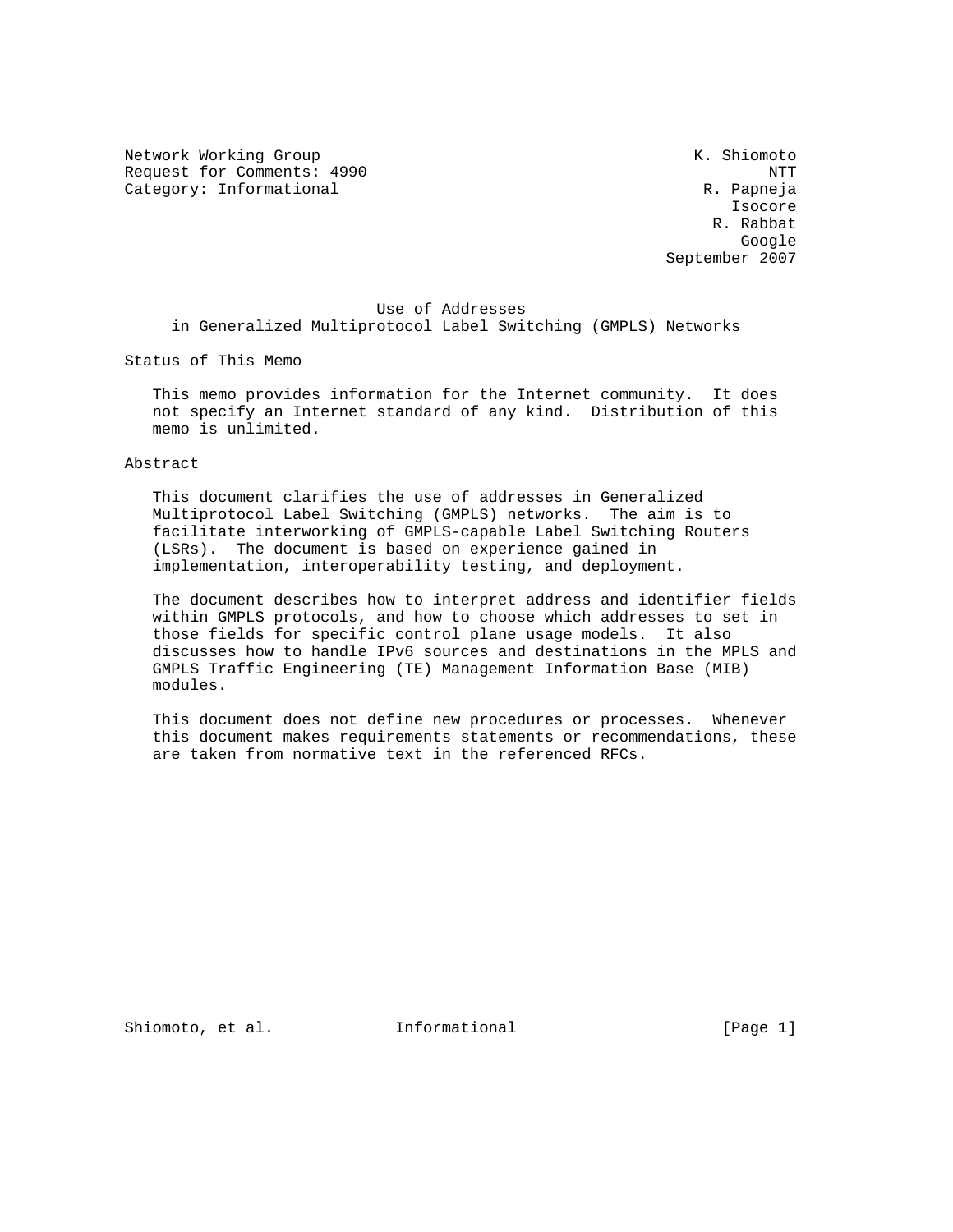Table of Contents

| 3. Support of Numbered and Unnumbered Links 5                |  |
|--------------------------------------------------------------|--|
|                                                              |  |
|                                                              |  |
|                                                              |  |
|                                                              |  |
|                                                              |  |
|                                                              |  |
|                                                              |  |
| 4.2.1. IP Tunnel End Point Address in Session Object 7       |  |
| 4.2.2. IP Tunnel Sender Address in Sender Template Object  8 |  |
| 4.2.3. IF_ID RSVP_HOP Object for Numbered Interfaces 8       |  |
| 4.2.4. Explicit Route Object (ERO) 9                         |  |
| 4.2.5. Record Route Object (RRO) 9                           |  |
|                                                              |  |
| 4.2.7. IP Packet Destination Address 9                       |  |
|                                                              |  |
| 5.1. Unnumbered Addresses in IGPs 10                         |  |
| 5.1.1. Link Local/Remote Identifiers in OSPF-TE 10           |  |
| 5.1.2. Link Local/Remote Identifiers in IS-IS-TE 11          |  |
| 5.2. Unnumbered Addresses in RSVP-TE 11                      |  |
| 5.2.1. Sender and End Point Addresses 11                     |  |
| 5.2.2. IF_ID RSVP_HOP Object for Unnumbered Interfaces 11    |  |
| 5.2.3. Explicit Route Object (ERO) 11                        |  |
| 5.2.4. Record Route Object (RRO) 11                          |  |
| 5.2.5. LSP_Tunnel Interface ID Object 12                     |  |
|                                                              |  |
|                                                              |  |
|                                                              |  |
| 6.1.1. Strict Subobject in ERO 12                            |  |
| 6.1.2. Loose Subobject in ERO 14                             |  |
|                                                              |  |
| 6.1.4. Label Record Subobject in RRO 15                      |  |
| 6.2. Component Link Identification 15                        |  |
| 6.3. Forwarding Destination of Path Messages with ERO 16     |  |
| 7. Topics Related to the GMPLS Control Plane 16              |  |
|                                                              |  |
| 7.1.1. Native and Tunneled Control Plane 16                  |  |
| 7.2. Separation of Control and Data Plane Traffic 17         |  |
| 8. Addresses in the MPLS and GMPLS TE MIB Modules 17         |  |
| 8.1. Handling IPv6 Source and Destination Addresses 18       |  |
|                                                              |  |
| 8.1.2. Configuring GMPLS Tunnels 18                          |  |
| 8.2. Managing and Monitoring Tunnel Table Entries 19         |  |
|                                                              |  |

Shiomoto, et al. Informational [Page 2]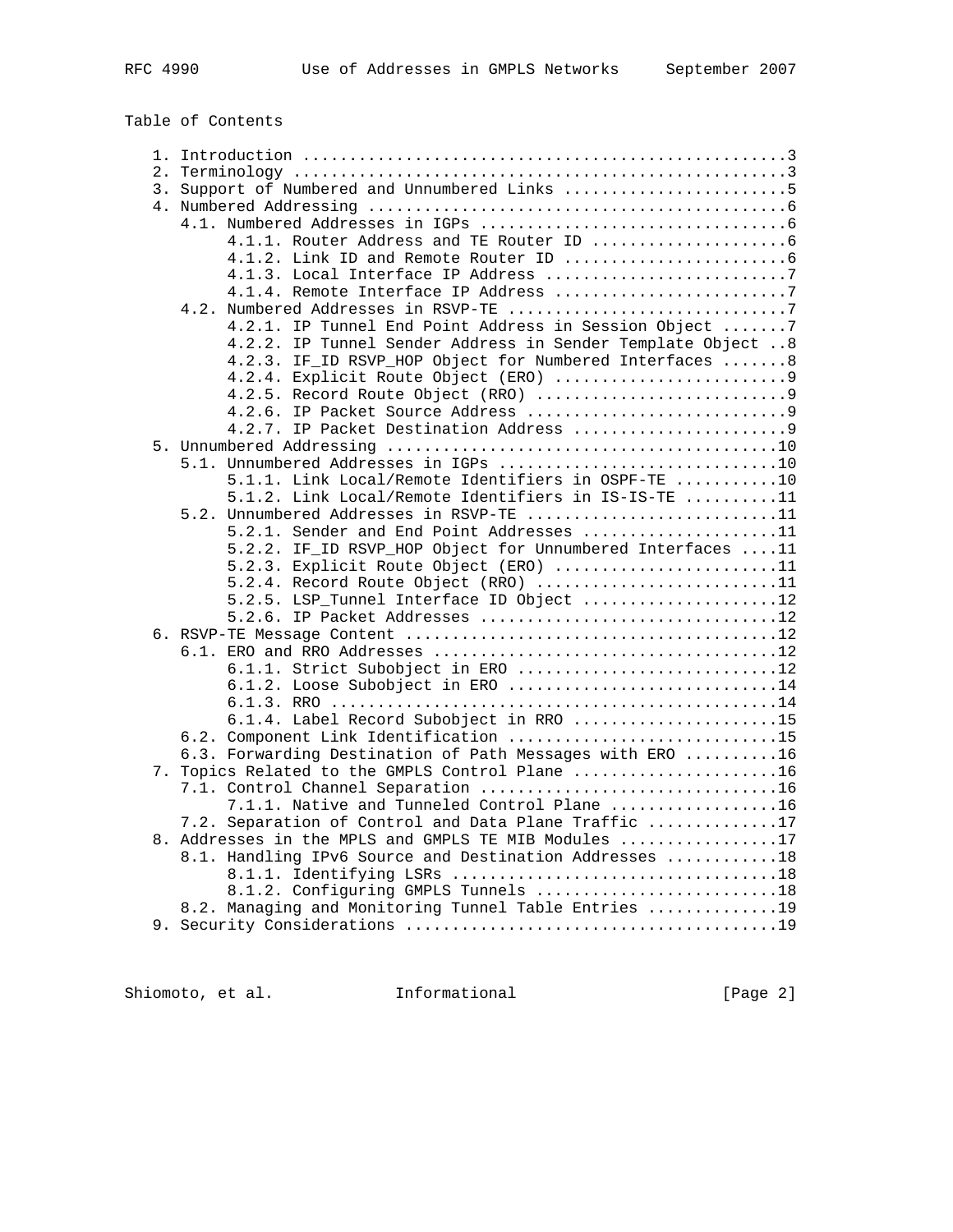### 1. Introduction

 This informational document clarifies the use of addresses in Generalized Multiprotocol Label Switching (GMPLS) [RFC3945] networks. The aim is to facilitate interworking of GMPLS-capable Label Switching Routers (LSRs). The document is based on experience gained in implementation, interoperability testing, and deployment.

 The document describes how to interpret address and identifier fields within GMPLS protocols (RSVP-TE [RFC3473], GMPLS OSPF [RFC4203], and GMPLS ISIS [RFC4205]), and how to choose which addresses to set in those fields for specific control plane usage models.

 This document does not define new procedures or processes and the protocol specifications listed above should be treated as definitive. Furthermore, where this document makes requirements statements or recommendations, these are taken from normative text in the referenced RFCs. Nothing in this document should be considered normative.

 This document also discusses how to handle IPv6 sources and destinations in the MPLS and GMPLS Traffic Engineering (TE) Management Information Base (MIB) modules [RFC3812], [RFC4802].

### 2. Terminology

 As described in [RFC3945], the components of a GMPLS network may be separated into a data plane and a control plane. The control plane may be further split into signaling components and routing components.

 A data plane switch or router is called a data plane entity. It is a node on the data plane topology graph. A data plane resource is a facility available in the data plane, such as a data plane entity (node), data link (edge), or data label (such as a lambda).

 In the control plane, there are protocol speakers that are software implementations that communicate using signaling or routing protocols. These are control plane entities, and may be physically located separately from the data plane entities that they control. Further, there may be separate routing entities and signaling entities.

Shiomoto, et al. **Informational** [Page 3]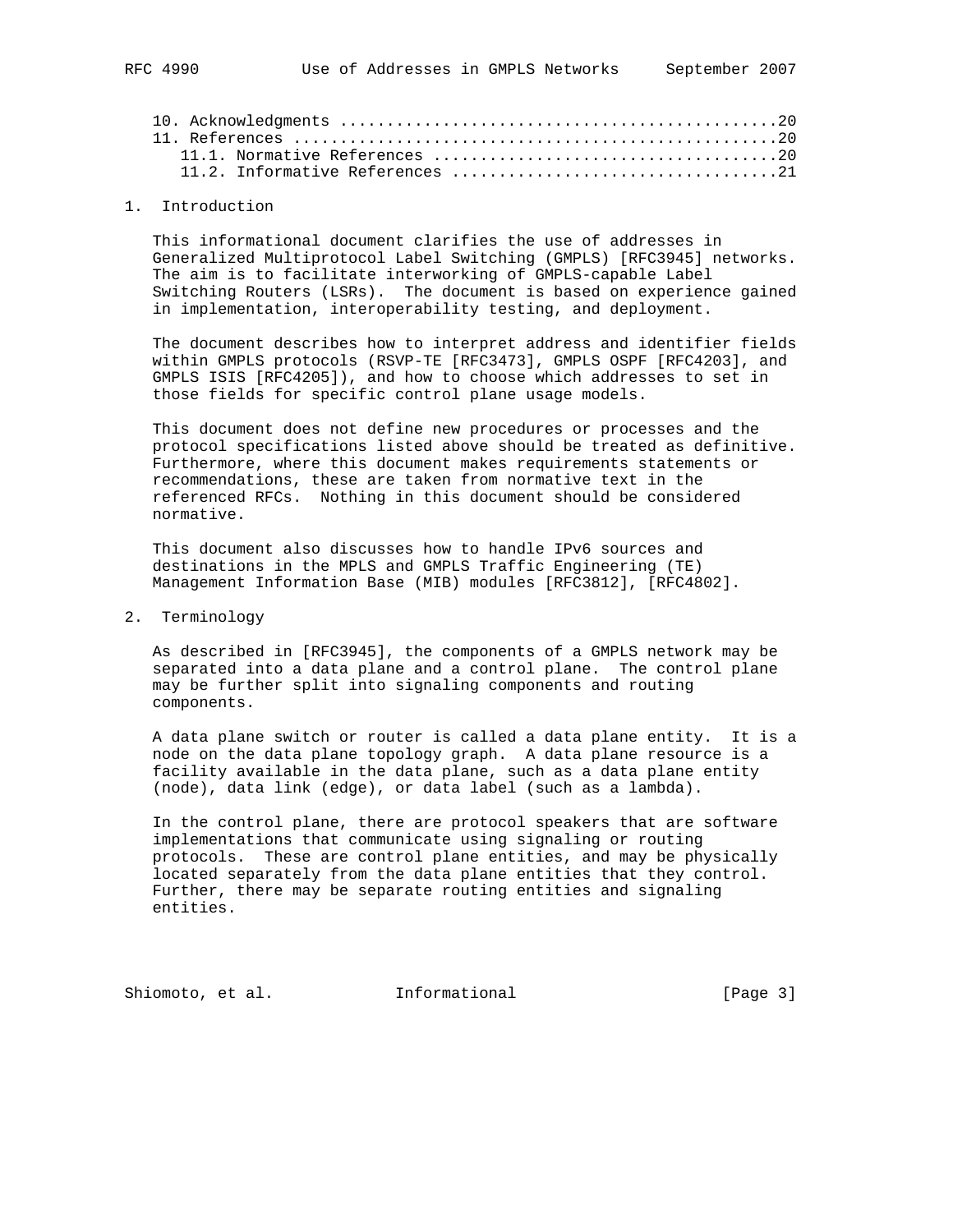GMPLS supports a control plane entity that is responsible for one or more data plane entities, and supports the separation of signaling and routing control plane entities. For the purposes of this document, it is assumed that there is a one-to-one correspondence between control plane and data plane entities. That is, each data plane switch has a unique control plane entity responsible for participating in the GMPLS signaling and routing protocols, and that each such control plane presence is responsible for a single data plane switch.

 The combination of control plane and data plane entities is referred to as a Label Switching Router (LSR).

 Note that the term 'Router ID' is used in two contexts within GMPLS. It may refer to an identifier of a participant in a routing protocol, or it may be an identifier for an LSR that participates in TE routing. These could be considered as the control plane and data plane contexts.

 In this document, the contexts are distinguished by the following definitions.

- o Loopback address: A loopback address is a stable IP address of the advertising router that is always reachable if there is any IP connectivity to it [RFC3477], [RFC3630]. Thus, for example, an IPv4 127/24 address is excluded from this definition.
- o TE Router ID: A stable IP address of an LSR that is always reachable in the control plane if there is any IP connectivity to the LSR, e.g., a loopback address. The most important requirement is that the address does not become unusable if an interface on the LSR is down [RFC3477], [RFC3630].
- o Router ID: The OSPF protocol version 2 [RFC2328] defines the Router ID to be a 32-bit network-unique number assigned to each router running OSPF. IS-IS [RFC1195] includes a similar concept in the System ID. This document describes both concepts as the "Router ID" of the router running the routing protocol. The Router ID is not required to be a reachable IP address, although an operator may set it to a reachable IP address on the same node.
- o TE link: "A TE link is a representation in the IS-IS/OSPF Link State advertisements and in the link state database of certain physical resources, and their properties, between two GMPLS nodes" [RFC3945].
- o Data plane node: A vertex on the TE graph. It is a data plane switch or router. Data plane nodes are connected by TE links that

Shiomoto, et al. 1nformational 1999 [Page 4]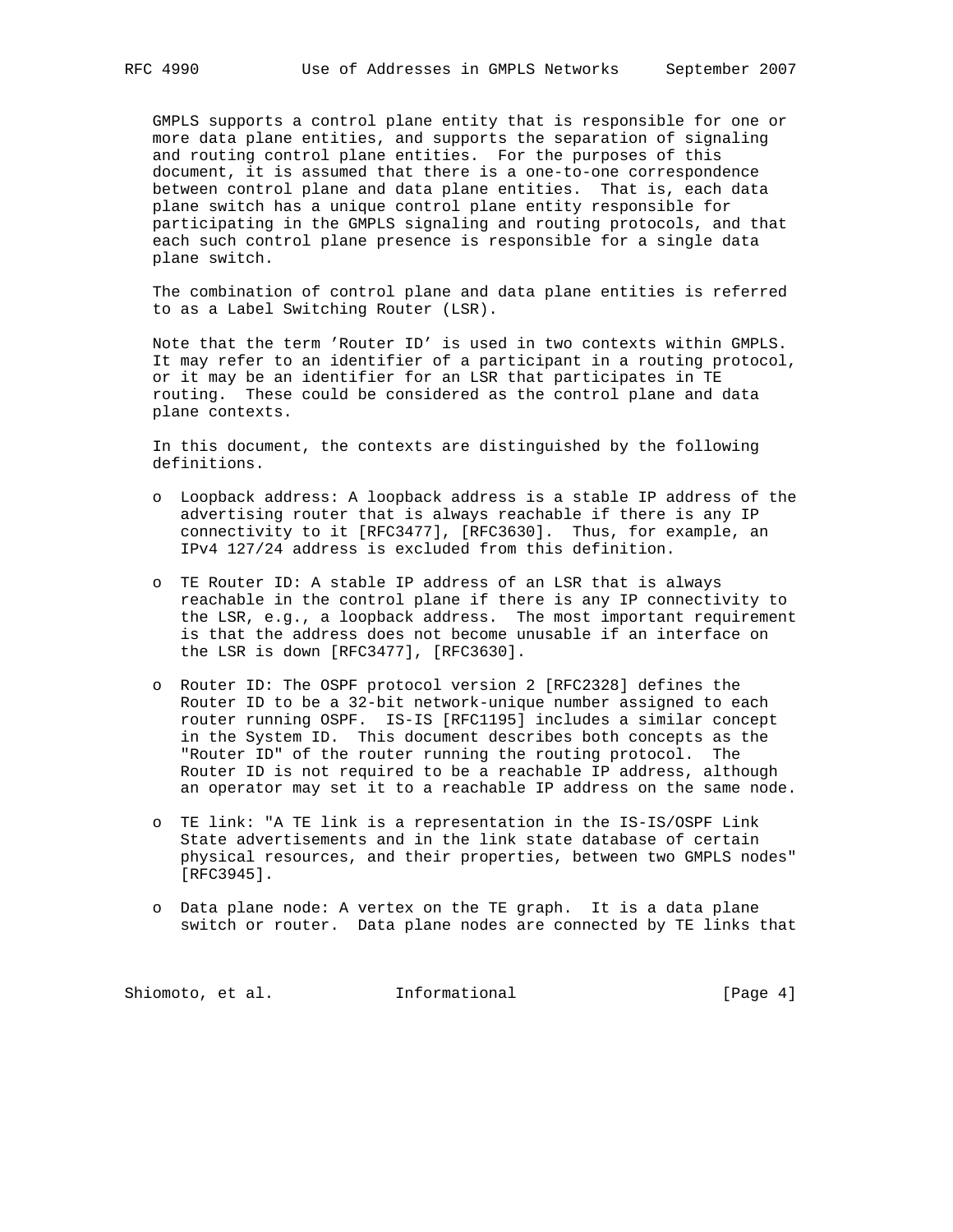are constructed from physical data links. A data plane node is controlled through some combination of management and control plane actions. A data plane node may be under full or partial control of a control plane node.

- o Control plane node: A GMPLS protocol speaker. It may be part of a data plane switch or may be a separate computer. Control plane nodes are connected by control channels that are logical connection-less or connection-oriented paths in the control plane. A control plane node is responsible for controlling zero, one, or more data plane nodes.
- o Interface ID: The Interface ID is defined in [RFC3477] and in Section 9.1 of [RFC3471].
- o Data Plane Address: This document refers to a data plane address in the context of GMPLS. It does not refer to addresses such as E.164 SAPI in Synchronous Digital Hierarchy (SDH).
- o Control Plane Address: An address used to identify a control plane resource including, and restricted to, control plane nodes and control channels.
- o IP Time to Live (TTL): The IPv4 TTL field or the IPv6 Hop Limit field, whichever is applicable.
- o TED: Traffic Engineering Database.
- o LSR: Label Switching Router.
- o FA: Forwarding Adjacency.
- o IGP: Interior Gateway Protocol.
- 3. Support of Numbered and Unnumbered Links

 The links in the control and data planes may be numbered or unnumbered [RFC3945]. That is, their end points may be assigned IP addresses, or may be assigned link IDs specific to the control plane or data plane entity at the end of the link. Implementations may decide to support numbered and/or unnumbered addressing.

 The argument for numbered addressing is that it simplifies troubleshooting. The argument for unnumbered addressing is to save on IP address resources.

 An LSR may choose to only support its own links being configured as numbered, or may only support its own links being configured as

Shiomoto, et al. 1nformational [Page 5]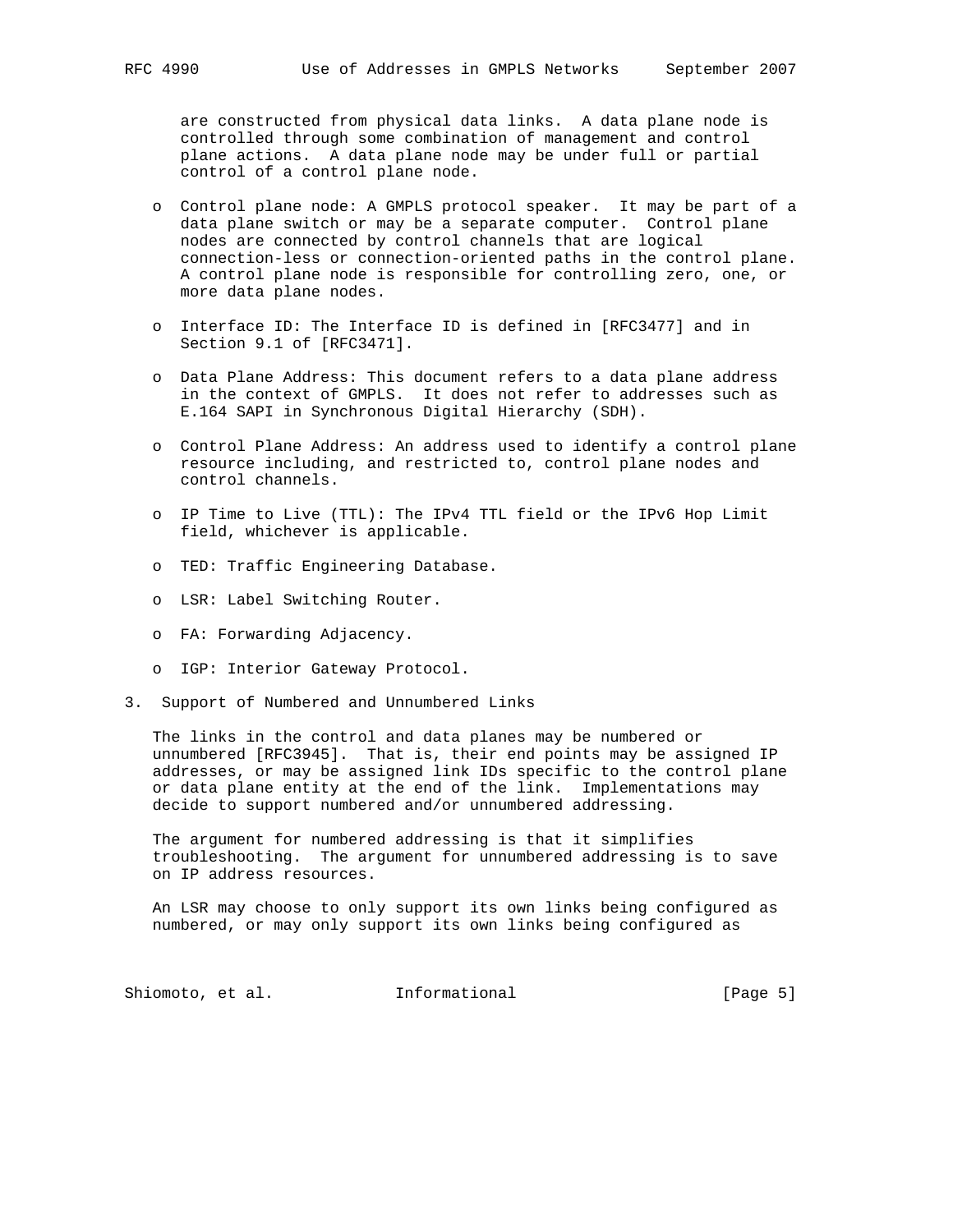unnumbered. But an LSR must not restrict the choice of other LSRs to use numbered or unnumbered links since this might lead to interoperablity issues. Thus, a node should be able to accept and process link advertisements containing both numbered and unnumbered addresses.

 Numbered and unnumbered addressing is described in Sections 4 and 5 of this document, respectively.

4. Numbered Addressing

 When numbered addressing is used, addresses are assigned to each node and link in both the control and data planes of the GMPLS network.

 A numbered link is identified by a network-unique identifier (e.g., an IP address).

4.1. Numbered Addresses in IGPs

 In this section, we discuss numbered addressing using two Interior Gateway Protocols (IGPs) that have extensions defined for GMPLS: OSPF-TE and IS-IS-TE. The routing enhancements for GMPLS are defined in [RFC3630], [RFC3784], [RFC4202], [RFC4203], and [RFC4205].

4.1.1. Router Address and TE Router ID

 The IGPs define a field called the "Router Address". It is used to advertise the TE Router ID.

 The Router Address is advertised in OSPF-TE using the Router Address TLV structure of the TE Link State Advertisement (LSA) [RFC3630].

 In IS-IS-TE, this is referred to as the Traffic Engineering router ID, and is carried in the advertised Traffic Engineering router ID TLV [RFC3784].

4.1.2. Link ID and Remote Router ID

 In OSPF-TE [RFC3630], the Router ID of the remote end of a TE link is carried in the Link ID sub-TLV. This applies for point-to-point TE links only; multi-access links are for further study.

 In IS-IS-TE [RFC3784], the Extended IS Reachability TLV is used to carry the System ID. This corresponds to the Router ID as described in Section 2.

Shiomoto, et al. 1nformational 1999 [Page 6]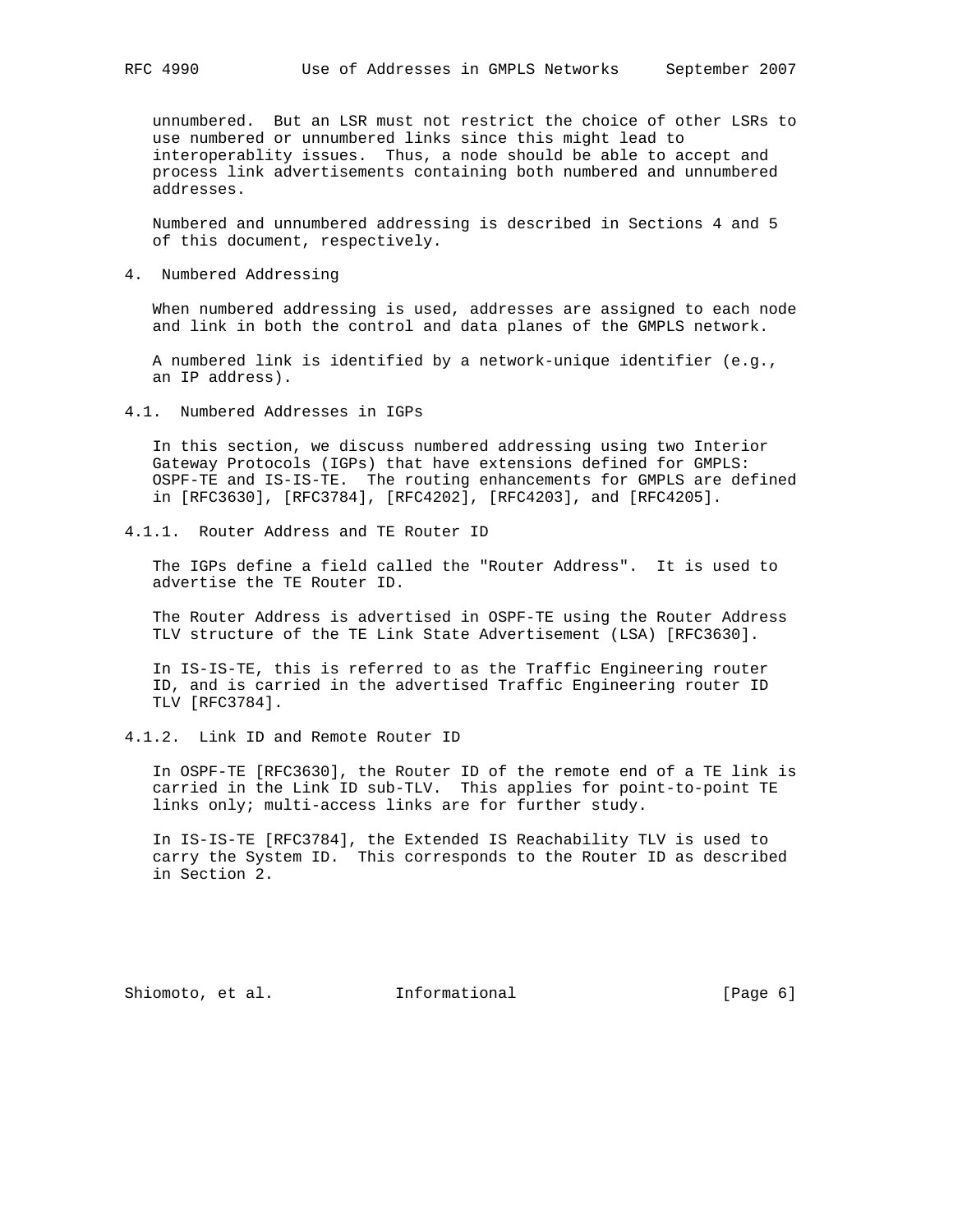4.1.3. Local Interface IP Address

The Local Interface IP Address is advertised in:

o the Local Interface IP Address sub-TLV in OSPF-TE [RFC3630]

o the IPv4 Interface Address sub-TLV in IS-IS-TE [RFC3784].

 This is the ID of the local end of the numbered TE link. It must be a network-unique number (since this section is devoted to numbered addressing), but it does not need to be a routable address in the control plane.

4.1.4. Remote Interface IP Address

The Remote Interface IP Address is advertised in:

- o the Remote Interface IP Address sub-TLV in OSPF-TE [RFC3630]
- o the IPv4 Neighbor Address sub-TLV in IS-IS-TE [RFC3784].

 This is the ID of the remote end of the numbered TE link. It must be a network-unique number (since this section is devoted to numbered addressing), but it does not need to be a routable address in the control plane

4.2. Numbered Addresses in RSVP-TE

 The following subsections describe the use of addresses in the GMPLS signaling protocol [RFC3209], [RFC3473].

4.2.1. IP Tunnel End Point Address in Session Object

 The IP tunnel end point address of the Session Object [RFC3209] is either an IPv4 or IPv6 address.

 The Session Object is invariant for all messages relating to the same Label Switched Path (LSP). The initiator of a Path message sets the IP tunnel end point address in the Session Object to one of:

- o The TE Router ID of the egress since the TE Router ID is routable and uniquely identifies the egress node.
- o The destination data plane address to precisely identify the interface that should be used for the final hop of the LSP. That is, the Remote Interface IP Address of the final TE link, if the ingress knows that address.

Shiomoto, et al. **Informational** [Page 7]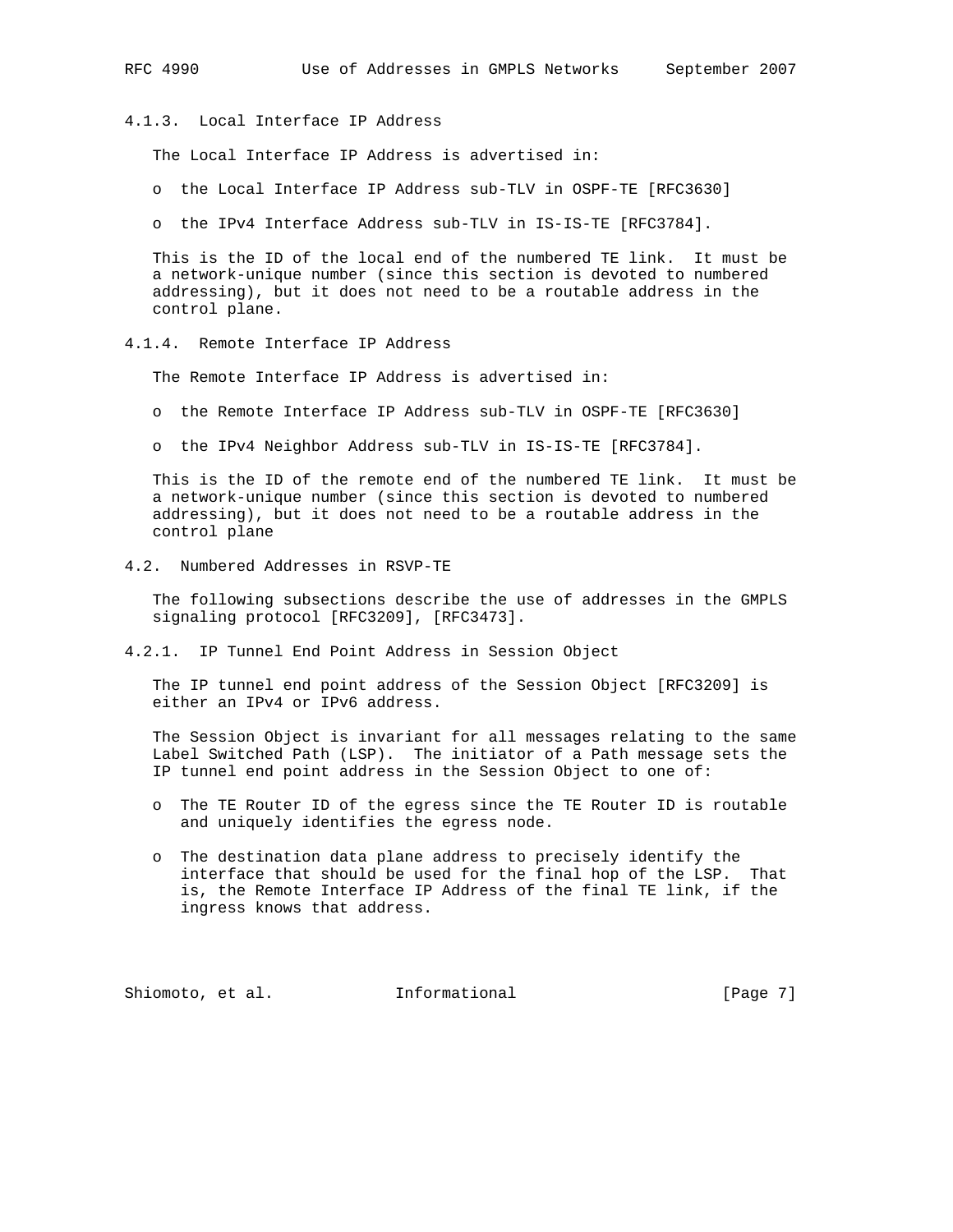The IP tunnel end point address in the Session Object is not required to be routable in the control plane, but should be present in the TED.

4.2.2. IP Tunnel Sender Address in Sender Template Object

 The IP tunnel sender address of the Sender Template Object [RFC3209] is either an IPv4 or IPv6 address.

When an LSP is being set up to support an IPv4-numbered FA, [RFC4206] recommends that the IP tunnel sender address be set to the head-end address of the TE link that is to be created so that the tail-end address can be inferred as the /31 partner address.

 When an LSP is being set up that will not be used to form an FA, the IP tunnel sender address in the Sender Template Object may be set to one of:

- o The TE Router ID of the ingress LSR since the TE Router ID is a unique, routable ID per node.
- o The sender data plane address (i.e., the Local Interface IP Address).

### 4.2.3. IF\_ID RSVP\_HOP Object for Numbered Interfaces

There are two addresses used in the IF\_ID RSVP\_HOP object.

1. The IPv4/IPv6 Next/Previous Hop Address [RFC3473]

 When used in a Path or Resv messages, this address specifies the IP reachable address of the control plane interface used to send the messages, or the TE Router ID of the node that sends the message. That is, it is a routable control plane address of the sender of the message and can be used to send return messages. Note that because of data plane / control plane separation (see Section 7.1) and data plane robustness in the face of control plane faults, it may be advisable to use the TE Router ID since it is a more stable address.

 2. The IPv4/IPv6 address in the Value Field of the Interface\_ID TLV [RFC3471]

 This address identifies the data channel associated with the signaling message. In all cases, the data channel is indicated by the use of the data plane local interface address at the upstream LSR, that is, at the sender of the Path message.

Shiomoto, et al. **Informational** [Page 8]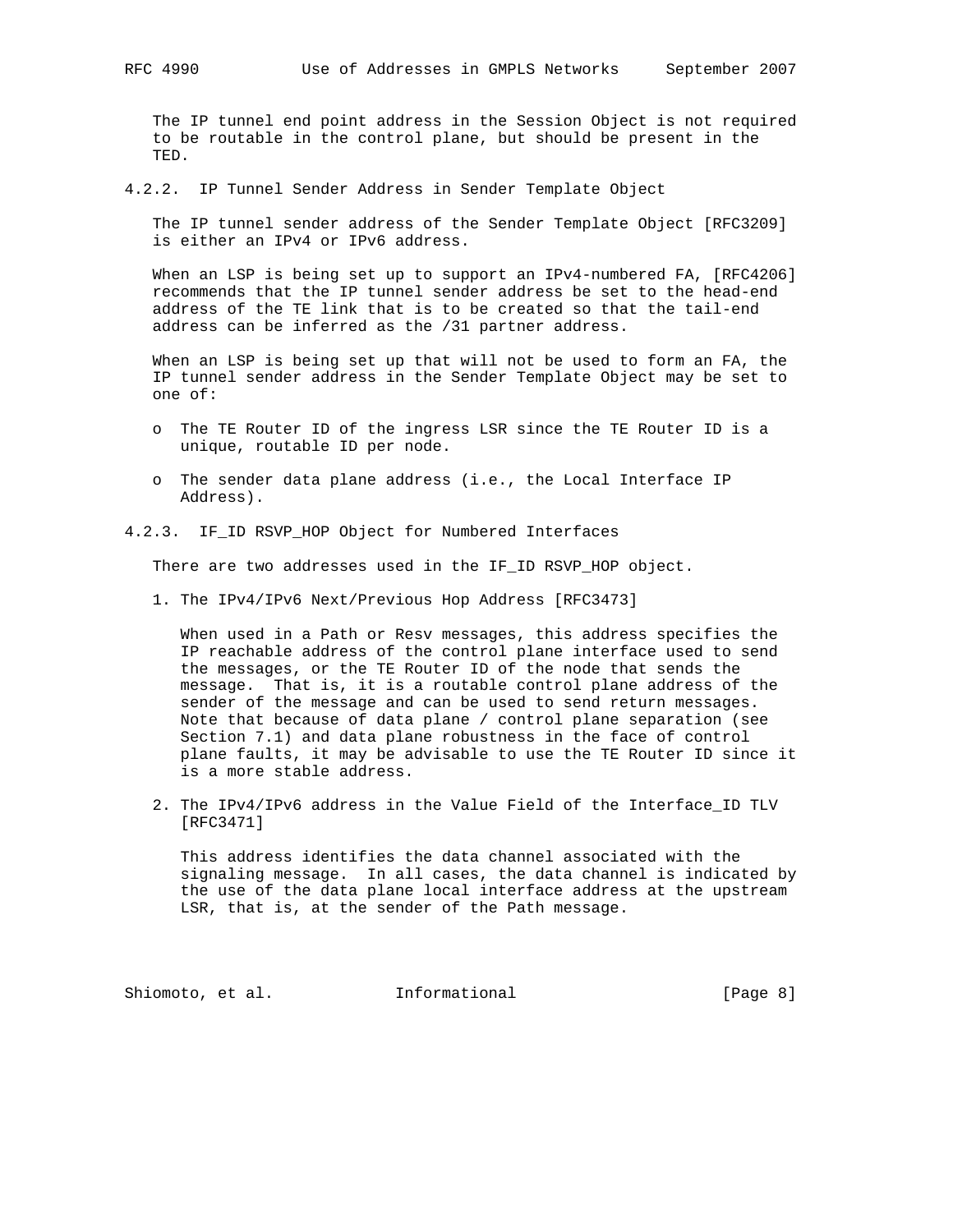See Section 6.2 for a description of these fields when bundled links are used.

4.2.4. Explicit Route Object (ERO)

 The IPv4/IPv6 address in the ERO provides a data-plane identifier of an abstract node, TE node, or TE link to be part of the signaled LSP.

See Section 6 for a description of the use of addresses in the ERO.

4.2.5. Record Route Object (RRO)

 The IPv4/IPv6 address in the RRO provides a data-plane identifier of either a TE node or a TE link that is part of an LSP that has been established or is being established.

See Section 6 for a description of the use of addresses in the RRO.

4.2.6. IP Packet Source Address

 GMPLS signaling messages are encapsulated in IP. The IP packet source address is either an IPv4 or IPv6 address and must be a reachable control plane address of the node sending the TE message. In order to provide control plane robustness, a stable IPv4 or IPv6 control plane address (for example, the TE Router ID) can be used.

 Some implementations may use the IP source address of a received IP packet containing a Path message as the destination IP address of a packet containing the corresponding Resv message (see Section 4.2.7). Using a stable IPv4 or IPv6 address in the IP packet containing the Path message supports this situation robustly when one of the control plane interfaces is down.

4.2.7. IP Packet Destination Address

 The IP packet destination address for an IP packet carrying a GMPLS signaling message is either an IPv4 or IPv6 address, and must be reachable in the control plane if the message is to be delivered. It must be an address of the intended next-hop recipient of the message. That is, unlike RSVP, the IP packet is not addressed to the ultimate destination (the egress).

 For a Path message, a stable IPv4 or IPv6 address of the next-hop node may be used. This may be the TE Router ID of the next-hop node. A suitable address may be determined by examining the TE advertisements for the TE link that will form the next-hop data link.

Shiomoto, et al. **Informational** [Page 9]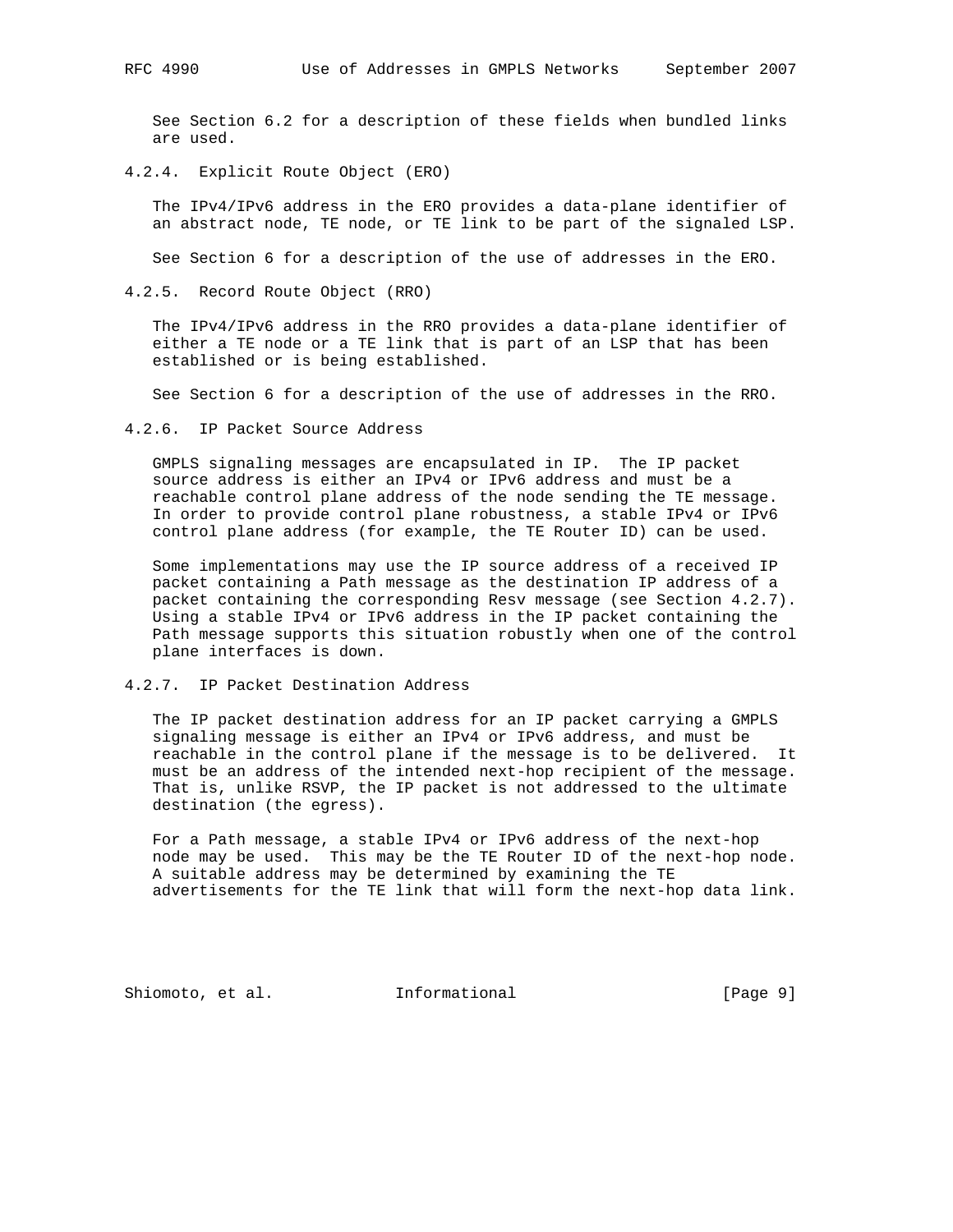A Resv message is sent to the previous-hop node. The IPv4 or IPv6 destination of an IP packet carrying a Resv message may be any of the following:

- o The IPv4 or IPv6 source address of the received IP packet containing the Path message.
- o A stable IPv4 or IPv6 address of the previous node found by examining the TE advertisements for the upstream data plane interface.
- o The value in the received in the Next/Previous Hop Address field of the RSVP\_HOP (PHOP) Object [RFC2205].
- 5. Unnumbered Addressing

 An unnumbered address is the combination of a network-unique node identifier and a node-unique interface identifier.

 An unnumbered link is identified by the combination of the TE Router ID that is a reachable address in the control plane and a node-unique Interface ID [RFC3477].

5.1. Unnumbered Addresses in IGPs

 In this section, we consider unnumbered address advertisement using OSPF-TE and IS-IS-TE.

5.1.1. Link Local/Remote Identifiers in OSPF-TE

 Link Local and Link Remote Identifiers are carried in OSPF using a single sub-TLV of the Link TLV [RFC4203]. They advertise the IDs of an unnumbered TE link's local and remote ends, respectively. Link Local/Remote Identifiers are numbers unique within the scopes of the advertising LSR and the LSR managing the remote end of the link respectively [RFC3477].

 Note that these numbers are not network-unique and therefore cannot be used as TE link end identifiers on their own. An unnumbered TE link end network-wide identifier is comprised of two elements as defined in [RFC3477]:

- A TE Router ID that is associated with the link local end
- The link local identifier.

Shiomoto, et al. **Informational** [Page 10]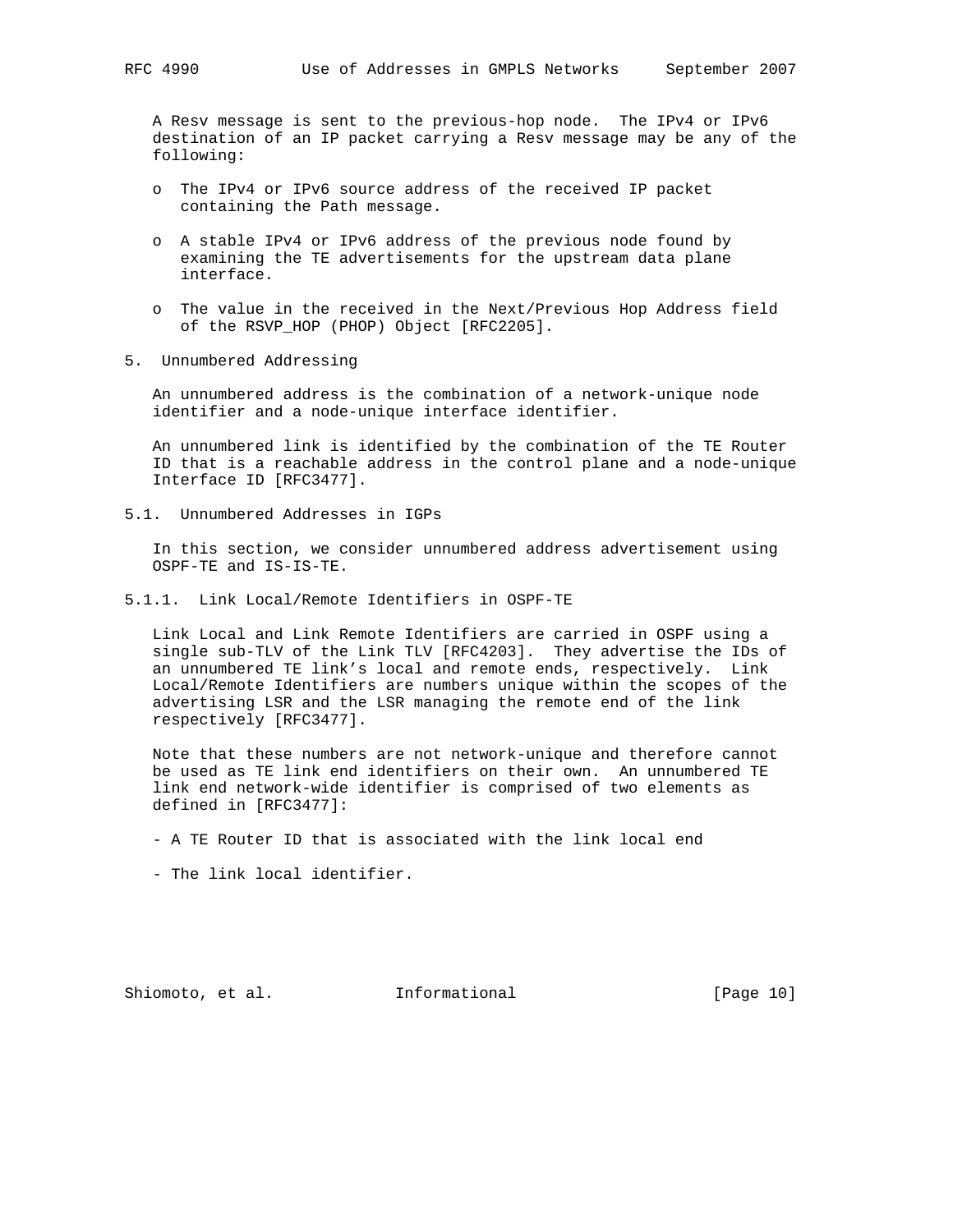5.1.2. Link Local/Remote Identifiers in IS-IS-TE

 The Link Local and Link Remote Identifiers are carried in IS-IS using a single sub-TLV of the Extended IS Reachability TLV. Link identifiers are exchanged in the Extended Local Circuit ID field of the "Point-to-Point Three-Way Adjacency" IS-IS Option type [RFC4205].

 The same discussion of unique identification applies here as in Section 5.1.1.

5.2. Unnumbered Addresses in RSVP-TE

 We consider in this section the interface ID fields of objects used in RSVP-TE in the case of unnumbered addressing.

5.2.1. Sender and End Point Addresses

 The IP Tunnel End Point Address in the RSVP Session Object and the IP Tunnel Sender Address in the RSVP Sender Template Object cannot use unnumbered addresses [RFC3209], [RFC3473].

5.2.2. IF\_ID RSVP\_HOP Object for Unnumbered Interfaces

 The interface ID field in the IF\_INDEX TLV specifies the interface of the data channel for an unnumbered interface.

 In both Path and Resv messages, the value of the interface ID in the IF INDEX TLV specifies the local interface ID of the associated data channel at the upstream node (the node sending the Path message and receiving the Resv message).

See Section 6.2 for a description of the use bundled links.

5.2.3. Explicit Route Object (ERO)

 The ERO may use an unnumbered identifier of a TE link to be part of the signaled LSP.

See Section 6 for a description of the use of addresses in the ERO.

5.2.4. Record Route Object (RRO)

 The RRO records the data-plane identifiers of TE nodes and TE links that are part of an LSP that has been established or is being established. TE links may be identified using unnumbered addressing.

See Section 6 for a description of the use of addresses in the RRO.

Shiomoto, et al. 1nformational [Page 11]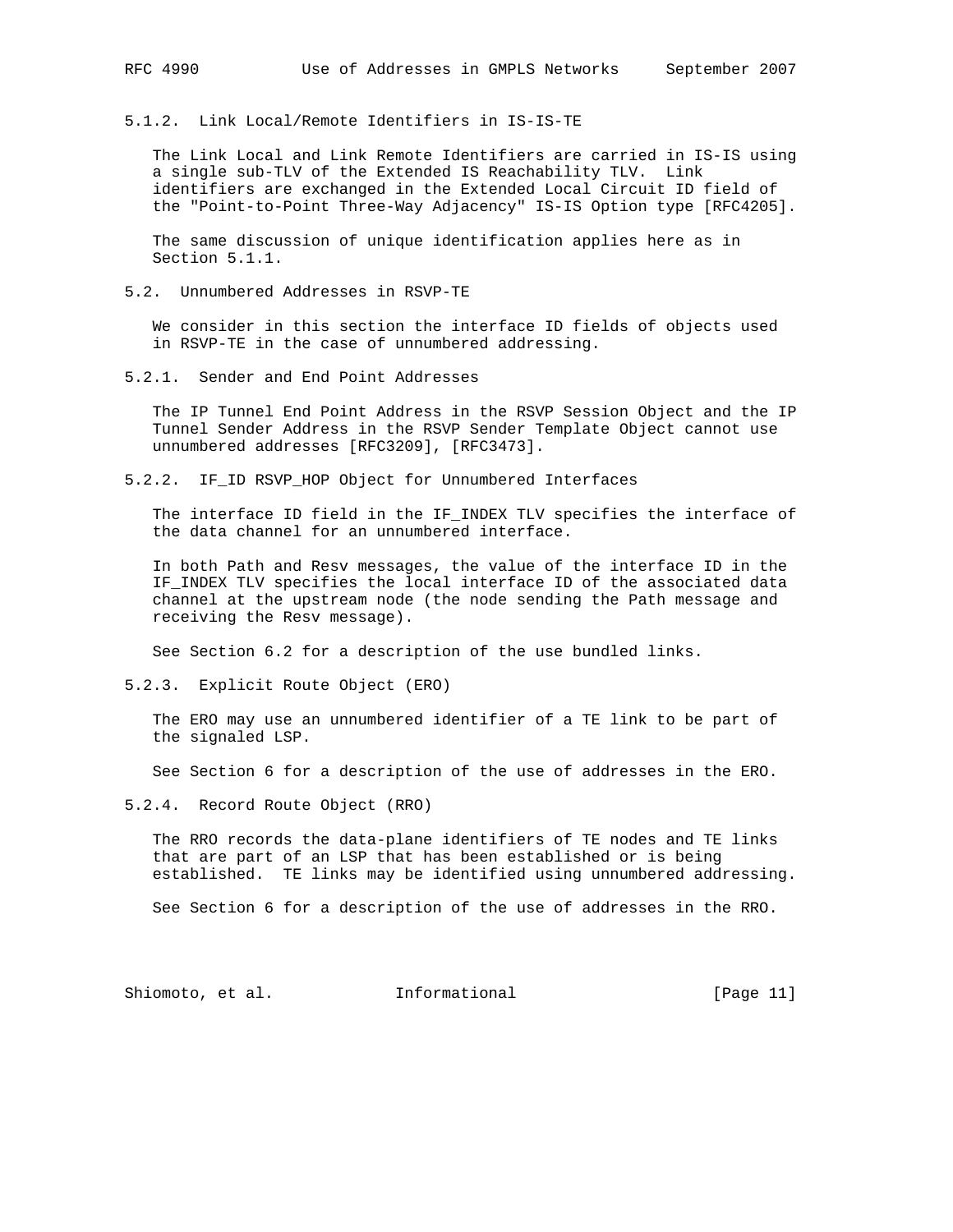# 5.2.5. LSP\_Tunnel Interface ID Object

 The LSP\_TUNNEL\_INTERFACE\_ID Object includes the LSR's Router ID and Interface ID, as described in [RFC3477], to specify an unnumbered Forward Adjacency Interface ID. The Router ID of the GMPLS-capable LSR must be set to the TE Router ID.

### 5.2.6. IP Packet Addresses

IP packets can only be addressed to numbered addresses.

6. RSVP-TE Message Content

 This section examines the use of addresses in RSVP EROs and RROs, the identification of component links, and forwarding addresses for RSVP messages.

6.1. ERO and RRO Addresses

 EROs may contain strict or loose hop subobjects. These are discussed separately below. A separate section describes the use of addresses in the RRO.

 Implementations making limited assumptions about the content of an ERO or RRO when processing a received RSVP message may cause or experience interoperability issues. Therefore, implementations that want to ensure full interoperability need to support the receipt for processing of all ERO and RRO options applicable to their hardware capabilities.

 Note that the phrase "receipt for processing" is intended to indicate that an LSR is not expected to look ahead in an ERO or process any subobjects that do not refer to the LSR itself or to the next hop in the ERO. An LSR is not generally expected to process an RRO except by adding its own information.

 Note also that implementations do not need to support the ERO options containing Component Link IDs if they do not support link bundling [RFC4201].

ERO processing at region boundaries is described in [RFC4206].

6.1.1. Strict Subobject in ERO

 Depending on the level of control required, a subobject in the ERO includes an address that may specify an abstract node (i.e., a group of nodes), a simple abstract node (i.e., a specific node), or a specific interface of a TE link in the data plane [RFC3209].

Shiomoto, et al. 1nformational [Page 12]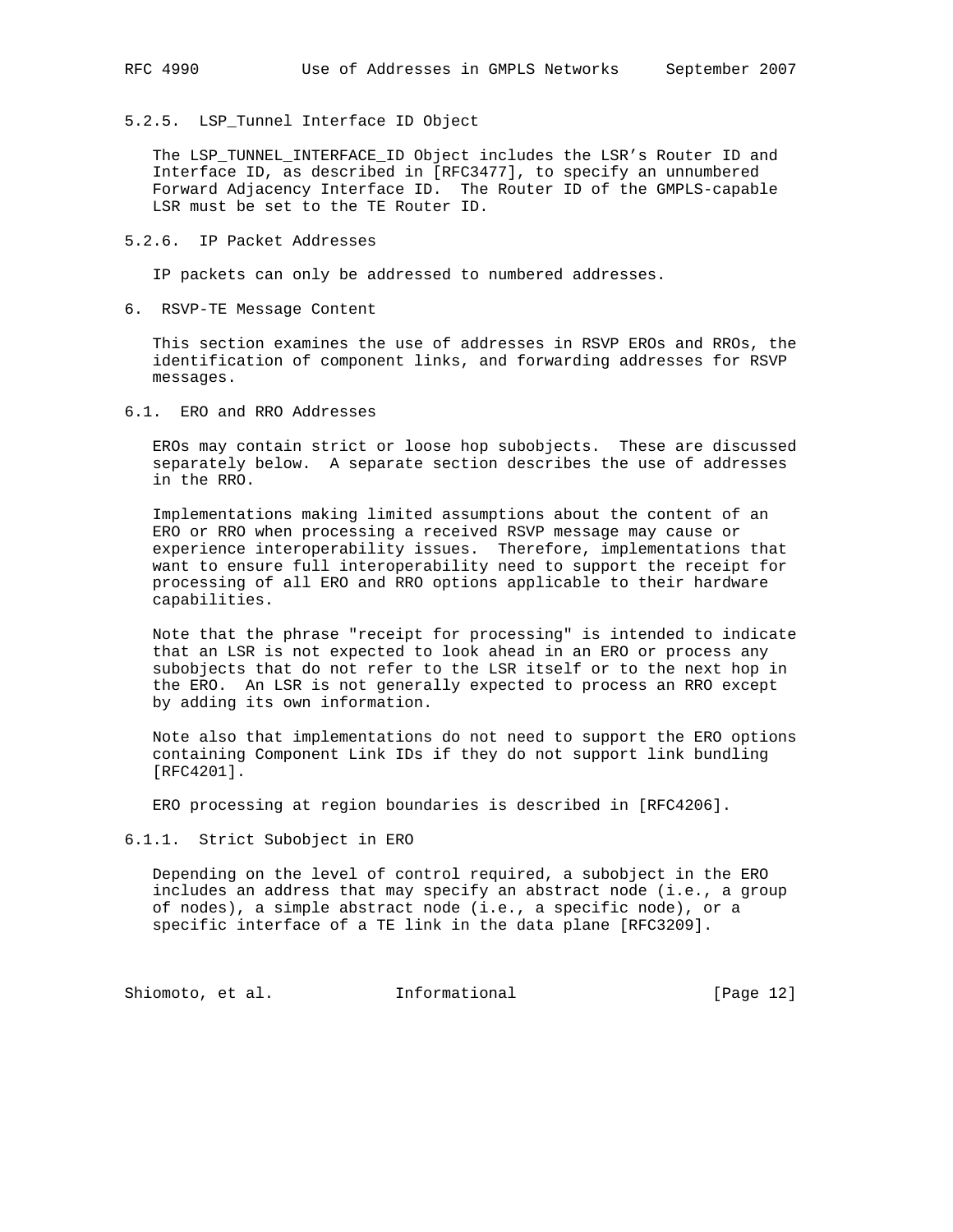A hop may be flagged as strict (meaning that the LSP must go directly to the identified next hop without any intervening nodes), or loose.

- If a hop is strict, the ERO may contain any of the following.
- 1. Address prefix or AS number specifying a group of nodes.
- 2. TE Router ID identifying a specific node.
- 3. Link ID identifying an incoming TE link.
- 4. Link ID identifying an outgoing TE link, optionally followed by a Component Interface ID and/or one or two Labels.
- 5. Link ID identifying an incoming TE link, followed by a Link ID identifying an outgoing TE link, optionally followed by a Component Interface ID and/or one or two Labels.
- 6. TE Router ID identifying a specific node, followed by a Link ID identifying an outgoing TE link, optionally followed by a Component Interface ID and/or one or two Labels.
- 7. Link ID identifying an incoming TE link, followed by a TE Router ID identifying a specific node, followed by a Link ID identifying an outgoing TE link, optionally followed by Component Interface ID and/or one or two Labels.

 The label value that identifies a single unidirectional resource between two nodes may be different from the perspective of upstream and downstream nodes. This is typically the case in fiber switching because the label value is a number indicating the port/fiber. It may also be the case for lambda switching, because the label value is an index for the lambda in the hardware and may not be a globally defined value such as the wavelength in nanometers.

 The value of a label in any RSVP-TE object indicates the value from the perspective of the sender of the object/TLV [RFC3471]. Therefore, any label in an ERO is given using the upstream node's identification of the resource.

Shiomoto, et al. 1nformational [Page 13]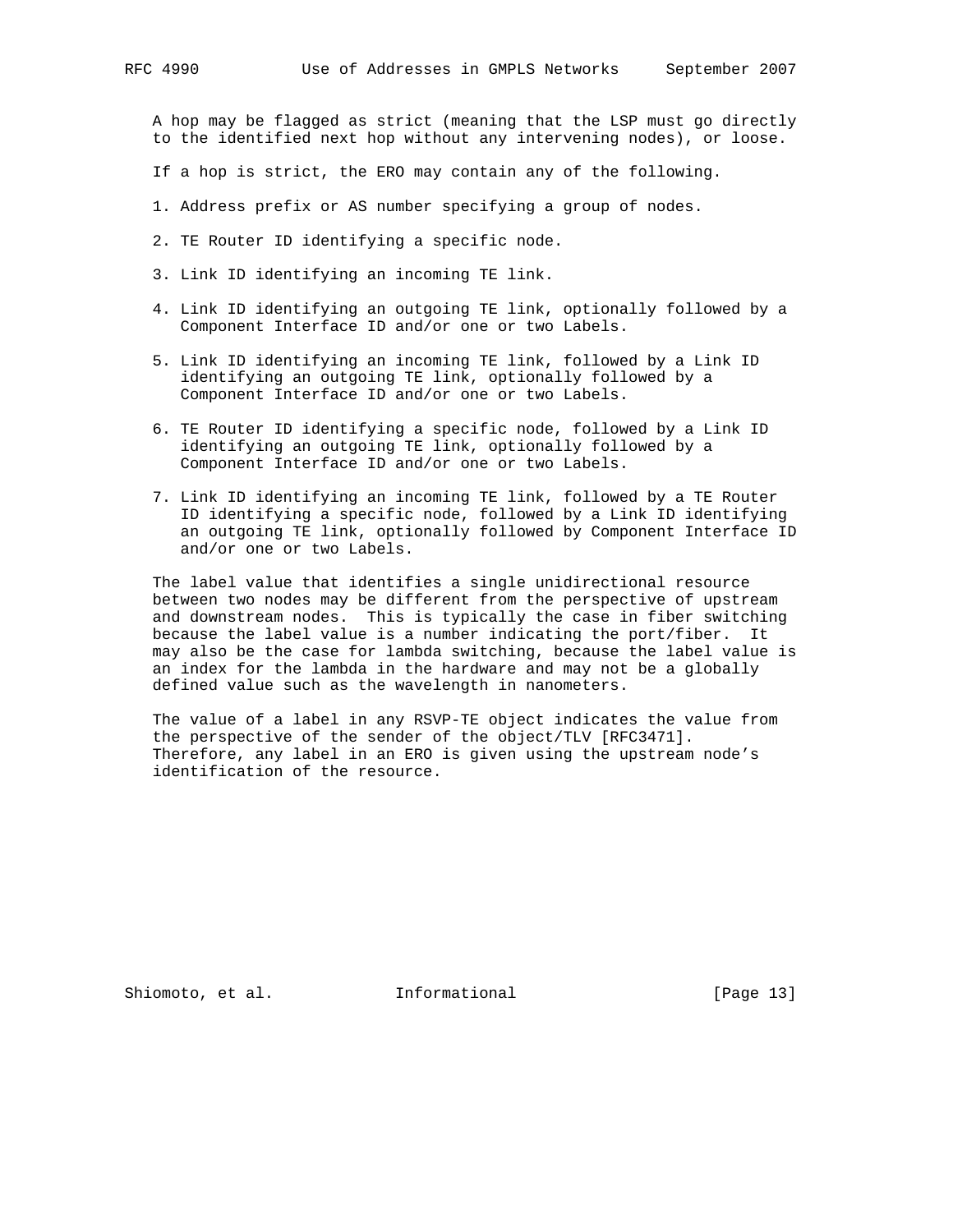### 6.1.2. Loose Subobject in ERO

There are two differences between Loose and Strict subobjects.

- o A subobject marked as a loose hop in an ERO must not be followed by a subobject indicating a label value [RFC3473].
- o A subobject marked as a loose hop in an ERO should never include an identifier (i.e., address or ID) of the outgoing interface.

 There is no way to specify in an ERO whether a subobject identifies an incoming or outgoing TE link. Path computation must be performed by an LSR when it encounters a loose hop in order to resolve the LSP route to the identified next hop. If an interface is specified as a loose hop and is treated as an incoming interface, the path computation will select a path that enters an LSR through that interface. If the interface was intended to be used as an outgoing interface, the computed path may be unsatisfactory and the explicit route in the ERO may be impossible to resolve. Thus a loose hop that identifies an interface should always identify the incoming TE link in the data plane.

6.1.3. RRO

 The RRO is used on Path and Resv messages to record the path of an LSP. Each LSR adds subobjects to the RRO to record information. The information added to an RRO by a node should be the same in the Path and the Resv message although there may be some information that is not available during LSP setup.

 One use of the RRO is to allow the operator to view the path of the LSP. At any transit node, it should be possible to construct the path of the LSP by joining together the RRO from the Path and the Resv messages.

 It is also important that a whole RRO on a Resv message received at an ingress LSR can be used as an ERO on a subsequent Path message to completely recreate the LSP.

 Therefore, when a node adds one or more subobjects to an RRO, any of the following options is valid.

- 1. TE Router ID identifying the LSR.
- 2. Link ID identifying the incoming (upstream) TE link.
- 3. Link ID identifying the outgoing (downstream) TE link, optionally followed by a Component Interface ID and/or one or two Labels.

Shiomoto, et al. 1nformational [Page 14]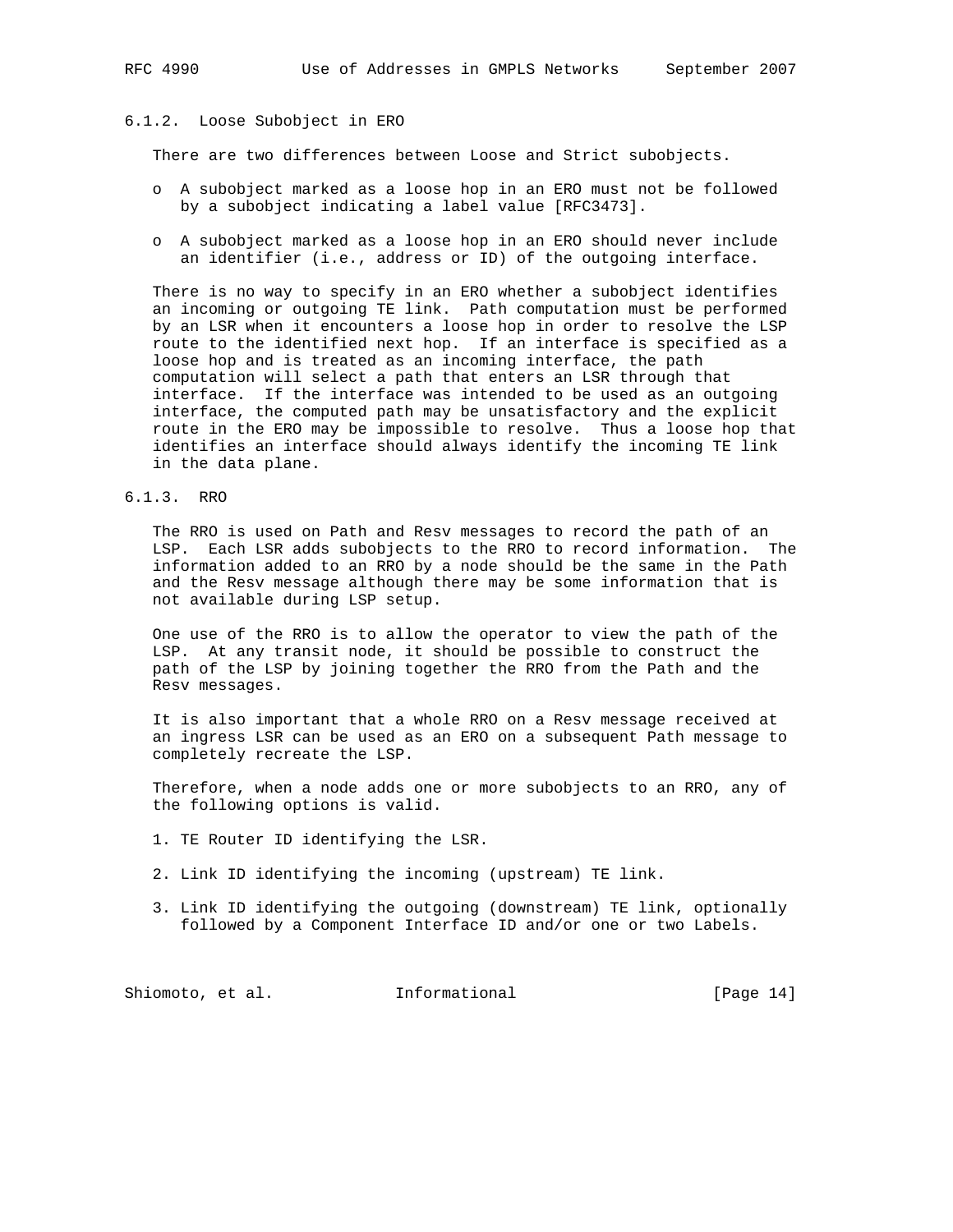- 4. Link ID identifying the incoming (upstream) TE link, followed by a Link ID identifying the outgoing (downstream) TE link, optionally followed by a Component Interface ID and/or one or two Labels.
- 5. TE Router ID identifying the LSR, followed by a Link ID identifying the outgoing (downstream) TE link, optionally followed by a Component Interface ID and/or one or two Labels.
- 6. Link ID identifying the incoming (upstream) TE link, followed by the TE Router ID identifying the LSR, followed by a Link ID identifying the outgoing (downstream) TE link, optionally followed by a Component Interface ID and/or one or two Labels.

 An implementation may choose any of these options and must be prepared to receive an RRO that contains any of these options.

6.1.4. Label Record Subobject in RRO

 RRO Label recording is requested by an ingress node setting the Label Recording flag in the SESSION\_ATTRIBUTE object and including an RRO is included in the Path message as described in [RFC3209]. Under these circumstances, each LSR along the LSP should include label information in the RRO in the Path message if it is available.

 As described in [RFC3209], the processing for a Resv message "mirrors that of the Path" and "The only difference is that the RRO in a Resv message records the path information in the reverse direction." This means that hops are added to the RRO in the reverse order, but the information added at each LSR is in the same order (see Sections 6.1.1, 6.1.2, and 6.1.3). Thus, when label recording is requested, labels are included in the RROs in both the Path and Resv messages.

6.2. Component Link Identification

 When a bundled link [RFC4201] is used to provide a data channel, a component link identifier is specified in the Interface Identification TLV in the IF\_ID RSVP\_HOP Object in order to indicate which data channel from within the bundle is to be used. The Interface Identification TLV is IF\_INDEX TLV (Type 3) in the case of an unnumbered component link and IPv4 TLV (Type 1) or IPv6 TLV (Type 2) in the case of a numbered component link.

 The component link for the upstream data channel may differ from that for the downstream data channel in the case of a bidirectional LSP. In this case, the Interface Identification TLV specifying a downstream interface is followed by another Interface Identification TLV specifying an upstream interface.

Shiomoto, et al. 1nformational [Page 15]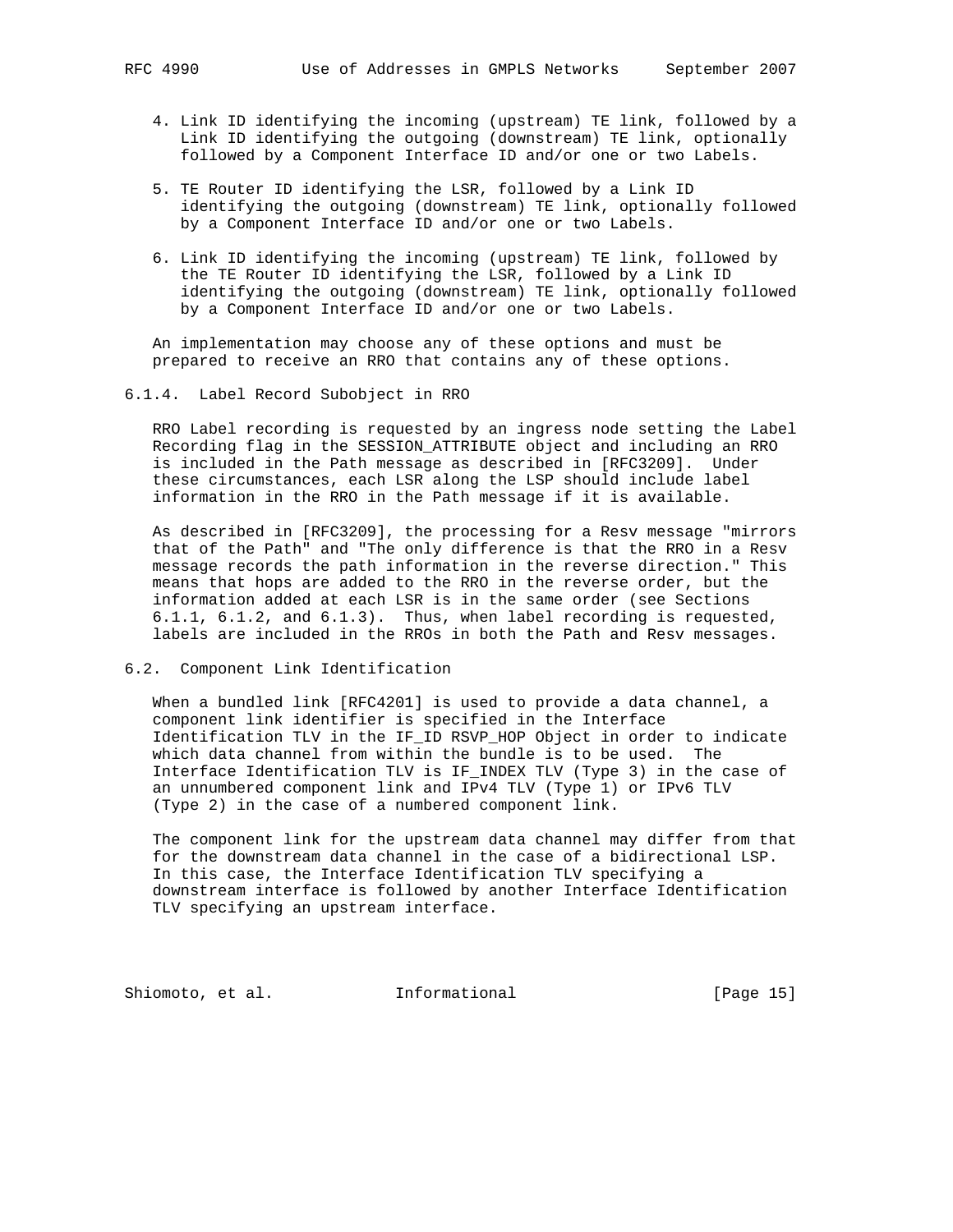Note that identifiers in TLVs for upstream and downstream data channels in both Path and Resv messages are specified from the viewpoint of the upstream node (the node sending the Path message and receiving the Resv message), using identifiers belonging to the node.

 An LSR constructing an ERO may include a Link ID that identifies a bundled link. If the LSR knows the identities of the component links and wishes to exert control, it may also include component link identifiers in the ERO. Otherwise, the component link identifiers are not included in the ERO.

 When a bundled link is in use, the RRO may include the Link ID that identifies the link bundle. Additionally, the RRO may include a component link identifier.

#### 6.3. Forwarding Destination of Path Messages with ERO

 The final destination of the Path message is the Egress node that is specified by the tunnel end point address in the Session object.

 The Egress node must not forward the corresponding Path message downstream, even if the ERO includes the outgoing interface ID of the Egress node for Egress control [RFC4003].

- 7. Topics Related to the GMPLS Control Plane
- 7.1. Control Channel Separation

 In GMPLS, a control channel can be separated from the data channel and there is not necessarily a one-to-one association of a control channel to a data channel. Two nodes that are adjacent in the data plane may have multiple IP hops between them in the control plane.

 There are two broad types of separated control planes: native and tunneled. These differ primarily in the nature of encapsulation used for signaling messages, which also results in slightly different address handling with respect to the control plane address.

7.1.1. Native and Tunneled Control Plane

 A native control plane uses IP forwarding to deliver RSVP-TE messages between protocol speakers. The message is not further encapsulated.

 IP forwarding applies normal rules to the IP header. Note that an IP hop must not decrement the TTL of the received RSVP-TE message.

 For the case where two adjacent nodes have multiple IP hops between them in the control plane, then as stated in Section 9 of [RFC3945],

Shiomoto, et al. 1nformational [Page 16]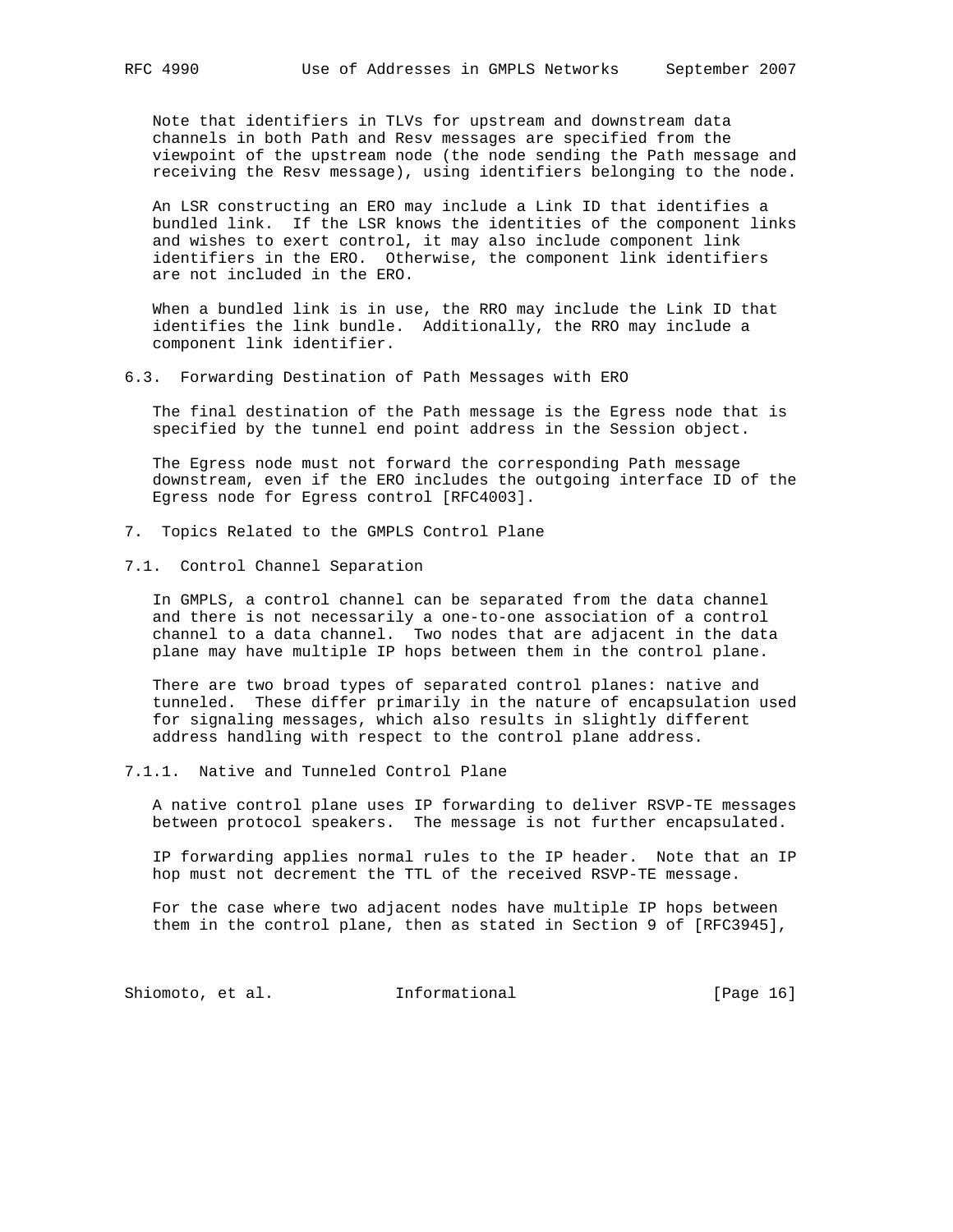implementations should use the mechanisms of Section 6.1.1 of [RFC4206] whether or not they use LSP Hierarchy. Note that Section 6.1.1 of [RFC4206] applies to an "FA-LSP" as stated in that section, but also to a "TE link" for the case where a normal TE link is used.

 With a tunneled control plane, the RSVP-TE message is packaged in an IP packet that is inserted into a tunnel such that the IP packet will traverse exactly one IP hop. Various tunneling techniques can be used including (but not limited to) IP-in-IP, Generic Routing Encapsulation (GRE), and IP in MPLS.

 Where the tunneling mechanism includes a TTL, it should be treated as for any network message sent on that network. Implementations receiving RSVP-TE messages on the tunnel interface must not compare the RSVP-TE TTL to any other TTL (whether the IP TTL or the tunnel TTL).

 It has been observed that some implementations do not support the tunneled control plane features, and it is suggested that to enable interoperability, all implementations should support at least a native control plane.

7.2. Separation of Control and Data Plane Traffic

 Data traffic must not be transmitted through the control plane. This is crucial when attempting PSC (Packet-Switching Capable) GMPLS with separated control and data channels.

8. Addresses in the MPLS and GMPLS TE MIB Modules

 This section describes a method of defining or monitoring an LSP tunnel using the MPLS-TE-STD-MIB module [RFC3812] and GMPLS-TE-STD- MIB module [RFC4802] where the ingress and/or egress routers are identified using 128-bit IPv6 addresses. This is the case when the mplsTunnelIngressLSRId and mplsTunnelEgressLSRId objects in the mplsTunnelTable [RFC3812] cannot be used to carry the tunnel end point address and Extended Tunnel Id fields from the signaled Session Object because the IPv6 variant (LSP\_TUNNEL\_IPv6\_SESSION object) is in use.

 The normative text for MIB objects for control and monitoring MPLS and GMPLS nodes is found in the RFCs referenced above. This section makes no changes to those objects, but describes how they may be used to provide the necessary function.

Shiomoto, et al. 1nformational 1999 [Page 17]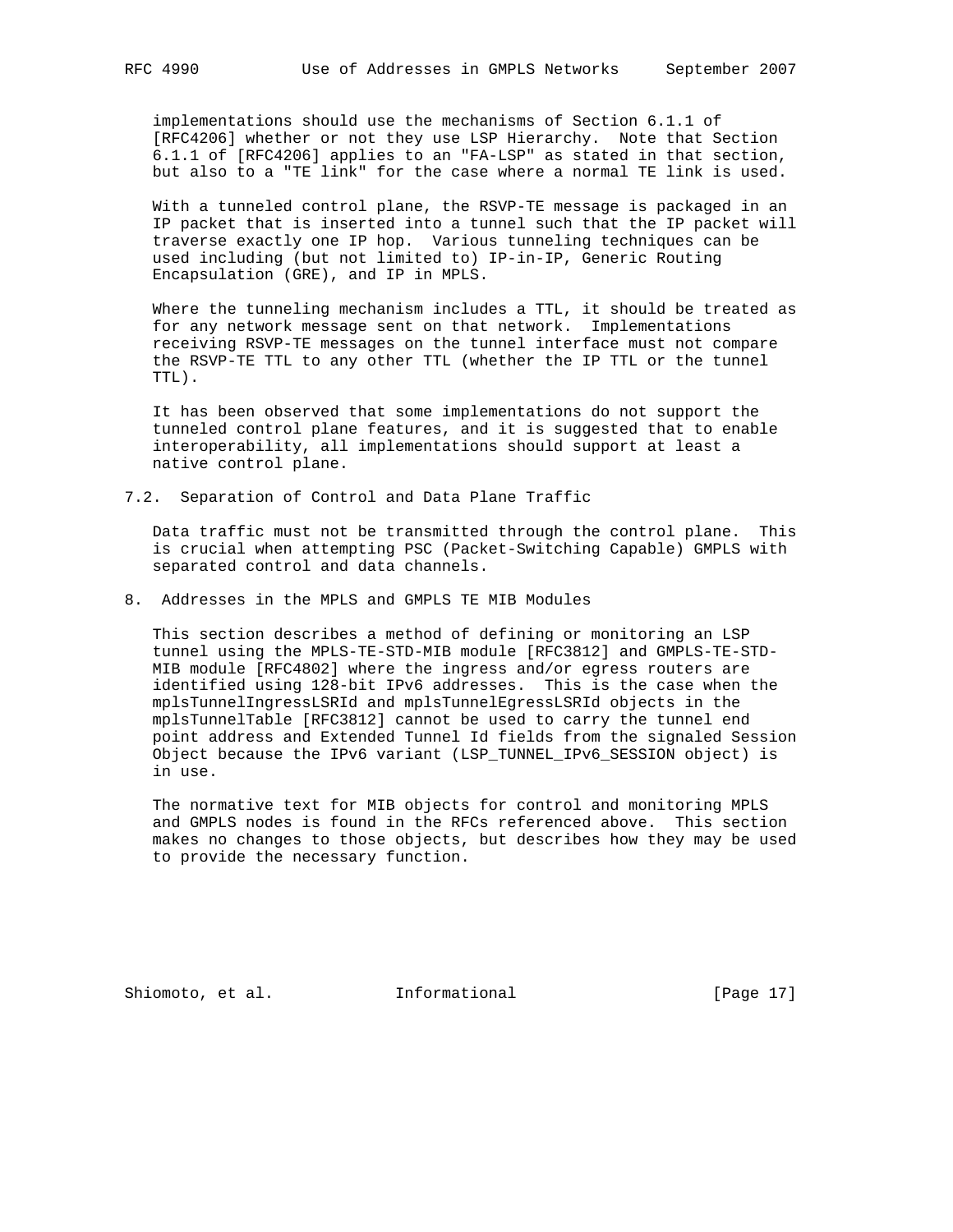8.1. Handling IPv6 Source and Destination Addresses

### 8.1.1. Identifying LSRs

 For this feature to be used, all LSRs in the network must advertise a 32-bit value that can be used to identify the LSR. In this document, this is referred to as the 32-bit LSR ID. The 32-bit LSR ID is the OSPFv3 router ID [RFC2740] or the ISIS IPv4 TE Router ID [RFC3784]. Note that these are different from TE router ID (see Section 2).

#### 8.1.2. Configuring GMPLS Tunnels

 When setting up RSVP TE tunnels, it is common practice to copy the values of the mplsTunnelIngressLSRId and mplsTunnelEgressLSRId fields in the MPLS TE MIB mplsTunnelTable [RFC3812] into the Extended Tunnel ID and IPv4 tunnel end point address fields, respectively, in the RSVP-TE LSP\_TUNNEL\_IPv4 SESSION object [RFC3209].

 This approach cannot be used when the ingress and egress routers are identified by 128-bit IPv6 addresses as the mplsTunnelIngressLSRId, and mplsTunnelEgressLSRId fields are defined to be 32-bit values [RFC3811], [RFC3812].

 Instead, the IPv6 addresses should be configured in the mplsHopTable as the first and last hops of the mplsTunnelHopTable entries defining the explicit route for the tunnel. Note that this implies that a tunnel with IPv6 source and destination addresses must have an explicit route configured, although it should be noted that the configuration of an explicit route in this way does not imply that an explicit route will be signaled.

 In more detail, the tunnel is configured at the ingress router as follows. See [RFC3812] for definitions of MIB table objects and for default (that is, "normal") behavior.

The mplsTunnelIndex and mplsTunnelInstance fields are set as normal.

 The mplsTunnelIngressLSRId and mplsTunnelEgressLSRId fields should be set to 32-bit LSR IDs for ingress and egress LSRs, respectively.

 The mplsTunnelHopTableIndex must be set to a non-zero value. That is, an explicit route must be specified.

 The first hop of the explicit route must have mplsTunnelHopAddrType field set to ipv6(2) and should have the mplsTunnelHopIpAddr field set to a global scope IPv6 address of the ingress router that is reachable in the control plane.

Shiomoto, et al. 1nformational [Page 18]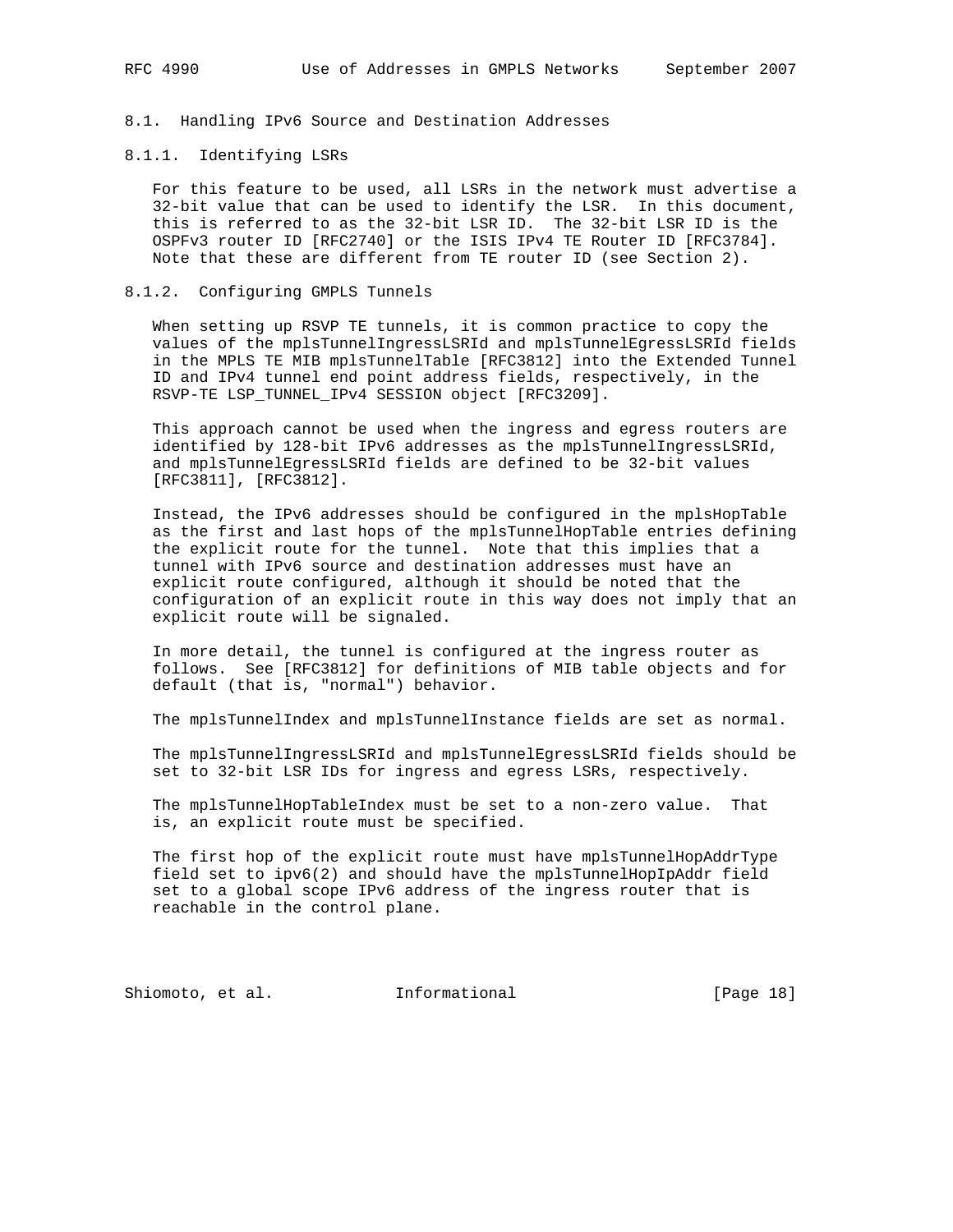The last hop of the explicit route must have mplsTunnelHopAddrType field set to ipv6(2) and should have the mplsTunnelHopIpAddr field set to a global scope IPv6 address of the egress router that is reachable in the control plane.

The ingress router should set the signaled values of the Extended

 Tunnel ID and IPv6 tunnel end point address fields, respectively, of the RSVP-TE LSP\_TUNNEL\_IPv6 SESSION object [RFC3209] from the mplsTunnelHopIpAddr object of the first and last hops in the configured explicit route.

### 8.2. Managing and Monitoring Tunnel Table Entries

 In addition to their use for configuring LSPs as described in Section 8.1, the TE MIB modules (MPLS-TE-STD-MIB and GMPLS-TE-STD-MIB) may be used for managing and monitoring MPLS and GMPLS TE LSPs, respectively. This function is particularly important at egress and transit LSRs.

 For a tunnel with IPv6 source and destination addresses, an LSR implementation should return values in the mplsTunnelTable as follows (where "normal" behavior is the default taken from [RFC3812]).

The mplsTunnelIndex and mplsTunnelInstance fields are set as normal.

 The mplsTunnelIngressLSRId field and mplsTunnelEgressLSRId are set to 32-bit LSR IDs. That is, each transit and egress router maps from the IPv6 address in the Extended Tunnel ID field to the 32-bit LSR ID of the ingress LSR. Each transit router also maps from the IPv6 address in the IPv6 tunnel end point address field to the 32-bit LSR ID of the egress LSR.

9. Security Considerations

 In the interoperability testing we conducted, the major issue we found was the use of control channels for forwarding data. This was due to the setting of both control and data plane addresses to the same value in PSC (Packet-Switching Capable) equipment. This occurred when attempting to test PSC GMPLS with separated control and data channels. What resulted instead were parallel interfaces with the same addresses. This could be avoided simply by keeping the addresses for the control and data plane separate.

Shiomoto, et al. 1nformational [Page 19]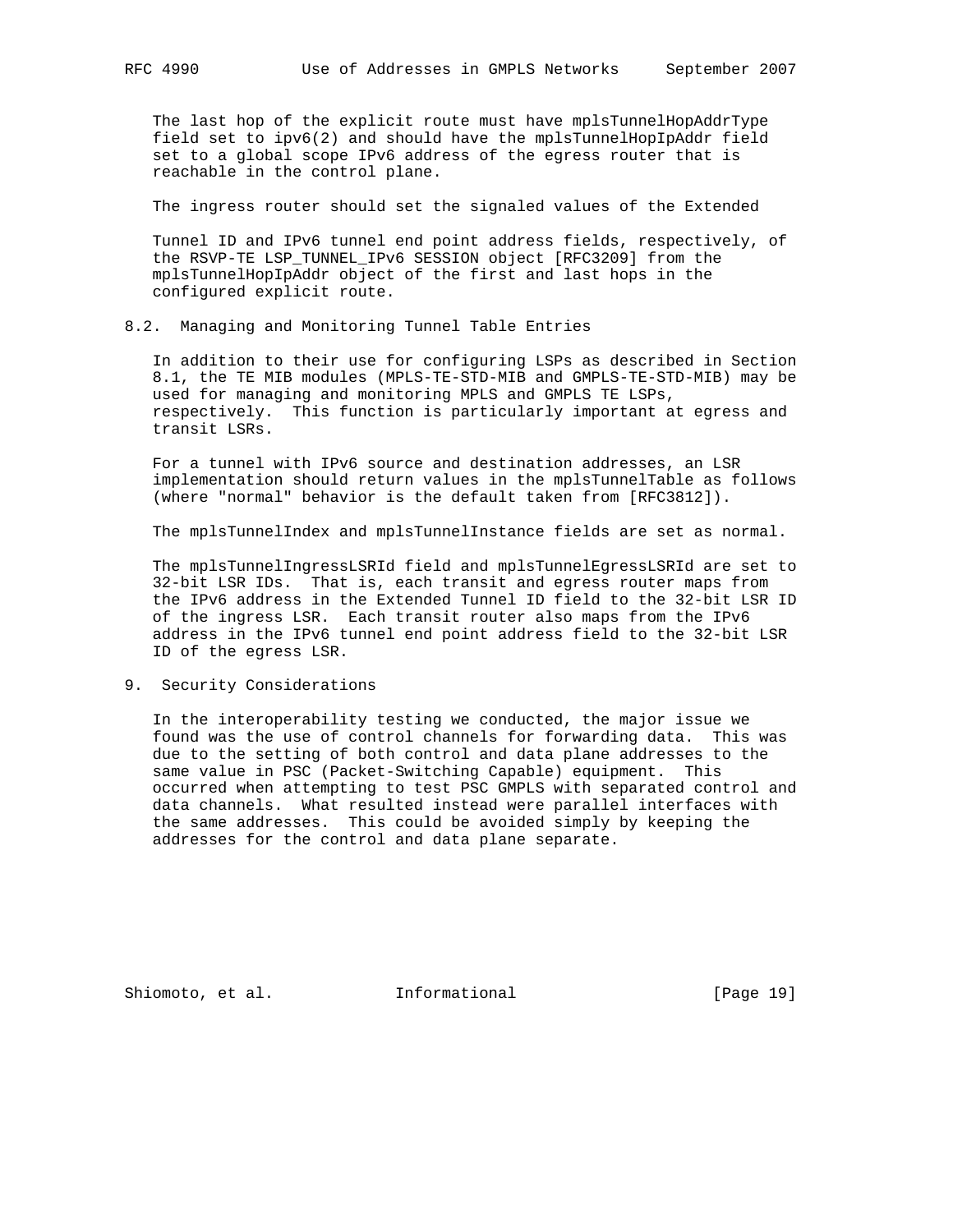### 10. Acknowledgments

The following people made textual contributions to this document:

 Alan Davey, Yumiko Kawashima, Kaori Shimizu, Thomas D. Nadeau, Ashok Narayanan, Eiji Oki, Lyndon Ong, Vijay Pandian, Hari Rakotoranto, and Adrian Farrel.

 The authors would like to thank Adrian Farrel for the helpful discussions and the feedback he gave on the document. In addition, Jari Arkko, Arthi Ayyangar, Deborah Brungard, Diego Caviglia, Lisa Dusseault, Dimitri Papadimitriou, Jonathan Sadler, Hidetsugu Sugiyama, and Julien Meuric provided helpful comments and suggestions.

 Adrian Farrel edited the final revisions of this document before and after working group last call.

#### 11. References

- 11.1. Normative References
	- [RFC2205] Braden, R., Ed., Zhang, L., Berson, S., Herzog, S., and S. Jamin, "Resource ReSerVation Protocol (RSVP) -- Version 1 Functional Specification", RFC 2205, September 1997.
	- [RFC2328] Moy, J., "OSPF Version 2", STD 54, RFC 2328, April 1998.
	- [RFC3209] Awduche, D., Berger, L., Gan, D., Li, T., Srinivasan, V., and G. Swallow, "RSVP-TE: Extensions to RSVP for LSP Tunnels", RFC 3209, December 2001.
	- [RFC3471] Berger, L., Ed., "Generalized Multi-Protocol Label Switching (GMPLS) Signaling Functional Description", RFC 3471, January 2003.
	- [RFC3473] Berger, L., Ed., "Generalized Multi-Protocol Label Switching (GMPLS) Signaling Resource ReserVation Protocol- Traffic Engineering (RSVP-TE) Extensions", RFC 3473, January 2003.
	- [RFC3477] Kompella, K. and Y. Rekhter, "Signalling Unnumbered Links in Resource ReSerVation Protocol - Traffic Engineering (RSVP-TE)", RFC 3477, January 2003.
	- [RFC3630] Katz, D., Kompella, K., and D. Yeung, "Traffic Engineering (TE) Extensions to OSPF Version 2", RFC 3630, September 2003.

Shiomoto, et al. **Informational** [Page 20]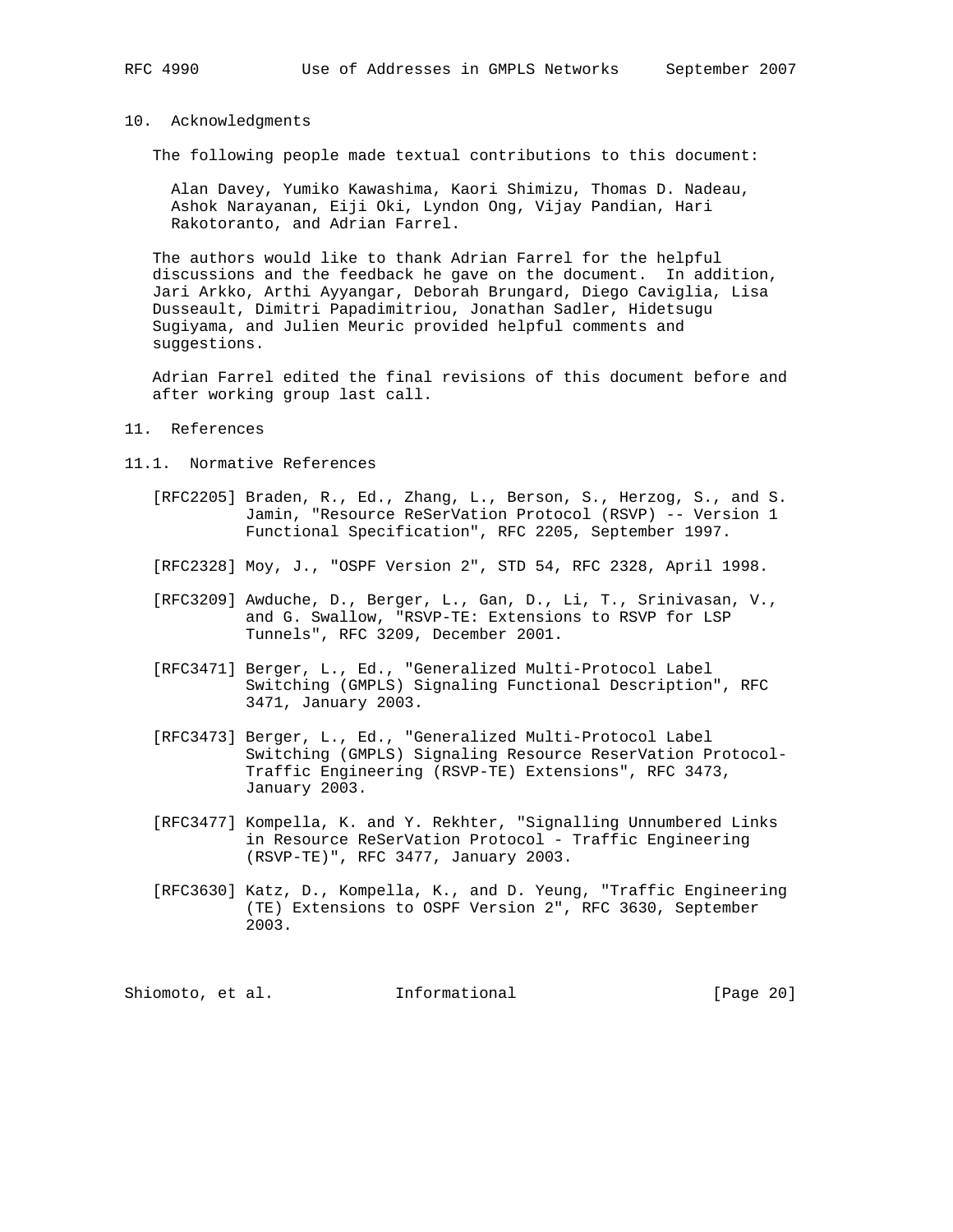- [RFC3811] Nadeau, T., Ed., and J. Cucchiara, Ed., "Definitions of Textual Conventions (TCs) for Multiprotocol Label Switching (MPLS) Management", RFC 3811, June 2004.
- [RFC3812] Srinivasan, C., Viswanathan, A., and T. Nadeau, "Multiprotocol Label Switching (MPLS) Traffic Engineering (TE) Management Information Base (MIB)", RFC 3812, June 2004.
- [RFC3945] Mannie, E., Ed., "Generalized Multi-Protocol Label Switching (GMPLS) Architecture", RFC 3945, October 2004.
- [RFC4003] Berger, L., "GMPLS Signaling Procedure for Egress Control", RFC 4003, February 2005.
- [RFC4201] Kompella, K., Rekhter, Y., and L. Berger, "Link Bundling in MPLS Traffic Engineering (TE)", RFC 4201, October 2005.
- [RFC4202] Kompella, K., Ed., and Y. Rekhter, Ed., "Routing Extensions in Support of Generalized Multi-Protocol Label Switching (GMPLS)", RFC 4202, October 2005.
- [RFC4203] Kompella, K., Ed., and Y. Rekhter, Ed., "OSPF Extensions in Support of Generalized Multi-protocol Label Switching", RFC 4203, October 2005.
- [RFC4206] Kompella, K. and Y. Rekhter, "LSP Hierarchy with Generalized MPLS TE", RFC 4206, October 2005.
- 11.2. Informative References
	- [RFC1195] Callon, R., "Use of OSI IS-IS for routing in TCP/IP and dual environments", RFC 1195, December 1990.
	- [RFC2740] Coltun, R., Ferguson, D., and J. Moy, "OSPF for IPv6", RFC 2740, December 1999.
	- [RFC3784] Smit, H. and T. Li, "Intermediate System to Intermediate System (IS-IS) Extensions for Traffic Engineering (TE)", RFC 3784, June 2004.
	- [RFC4205] Kompella, K., Ed., and Y. Rekhter, Ed., "Intermediate System to Intermediate System (IS-IS) Extensions in Support of Generalized Multi-Protocol Label Switching (GMPLS)", RFC 4205, October 2005.

Shiomoto, et al. **Informational** [Page 21]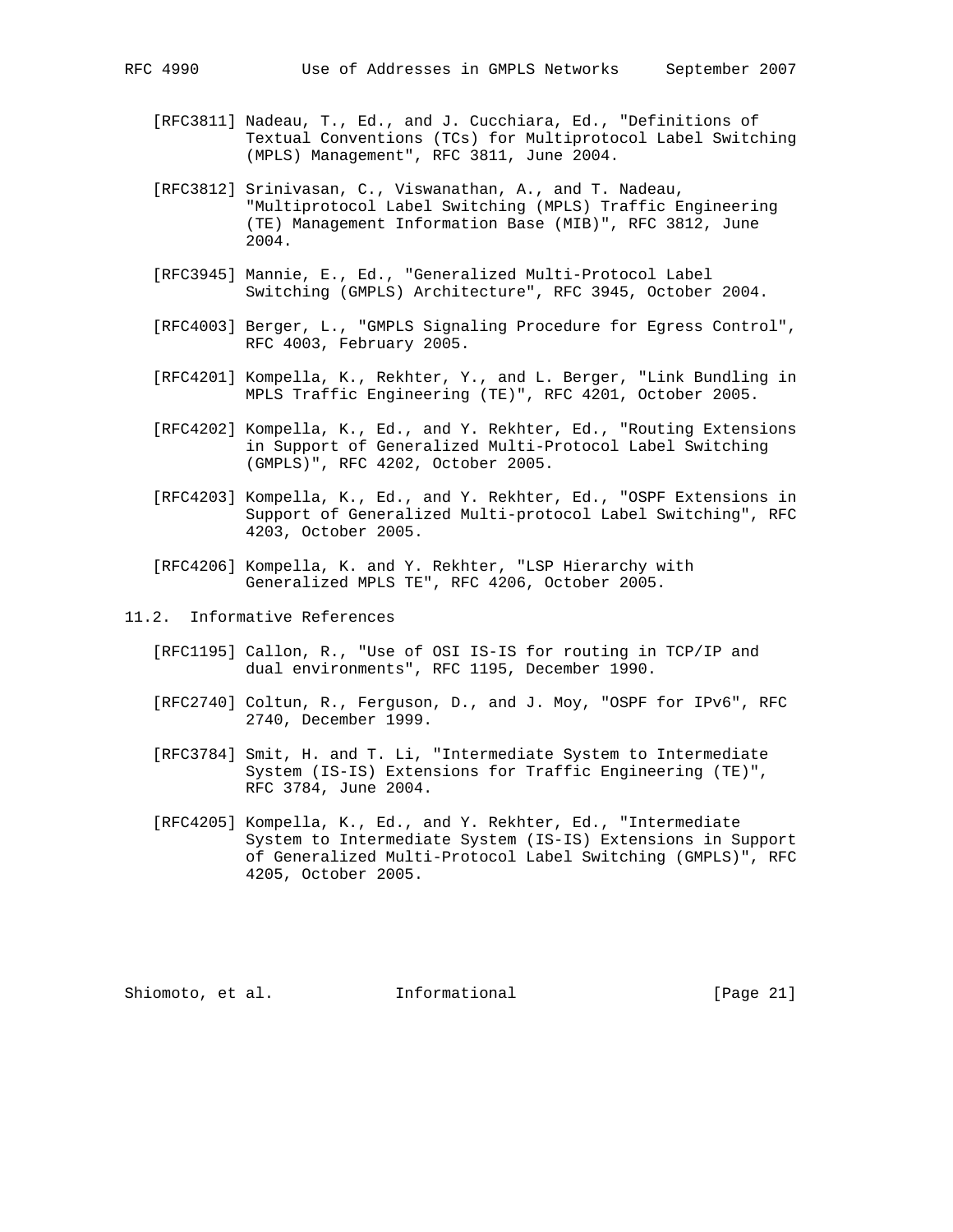[RFC4802] Nadeau, T., Ed., and A. Farrel, Ed., "Generalized Multiprotocol Label Switching (GMPLS) Traffic Engineering Management Information Base", RFC 4802, February 2007.

Authors' Addresses

 Kohei Shiomoto NTT Network Service Systems Laboratories 3-9-11 Midori Musashino, Tokyo 180-8585 Japan

 Phone: +81 422 59 4402 EMail: shiomoto.kohei@lab.ntt.co.jp

 Richard Rabbat Google Inc. 1600 Amphitheatre Parkway Mountain View, CA 94043

 Phone: +1 650-714-7618 EMail: rabbat@alum.mit.edu

 Rajiv Papneja Isocore Corporation 12359 Sunrise Valley Drive, Suite 100 Reston, Virginia 20191 United States of America

 Phone: +1 703-860-9273 EMail: rpapneja@isocore.com